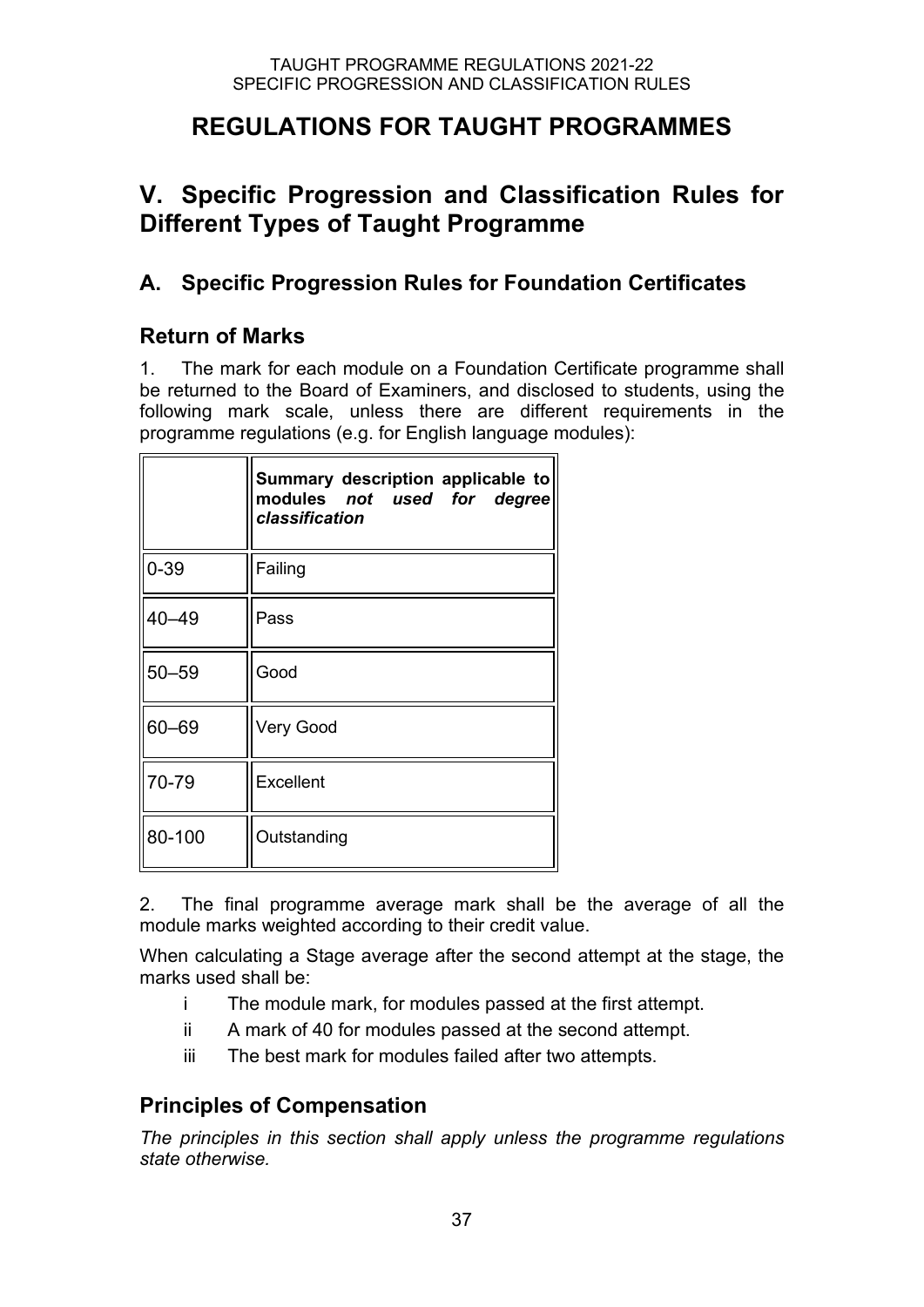3. You will, on assessment and any reassessment, be deemed to have passed all modules, even if marks of less than 40 have been obtained in one or more modules for that stage, provided that each of the following conditions for compensation are met:

- a) The average of the modular marks is not less than 40;
- b) No single mark for any module is below 35;
- c) The modules for which marks lies between 35 and 39 do not include core modules and have total credit value no greater than 40 (out of the 120 credits studied). Where a Foundation Certificate contains more than 120 credits the maximum number of credits which can be compensated is one third of the total credits in the award.

The modules in c) above will be deemed to be **passed by compensation**.

#### **The Award**

4. You are entitled to a Foundation Certificate if all the requirements for the award as set out in the programme regulations are met and the programme average is not less than 40.

#### **Use of Discretion**

5. Following the Principles set out in IV Assessment Regulations, I and J,, the Board of Examiners may:

- a) Deem you to have passed specific modules including core modules,
- b) Deem you to have passed the programme.

## **B. Specific Progression and Classification Rules for Foundation Degrees**

#### **Return of Marks**

6. The mark for each module on a Foundation degree programme will be returned to the Board of Examiners, and disclosed to you, using the following marking scale:

|        | Summary description applicable<br>to Foundation Degrees |  |
|--------|---------------------------------------------------------|--|
| 0-39   | Fail                                                    |  |
| 40–59  | Pass                                                    |  |
| 60-69  | Commendation                                            |  |
| 70-100 | <b>Distinction</b>                                      |  |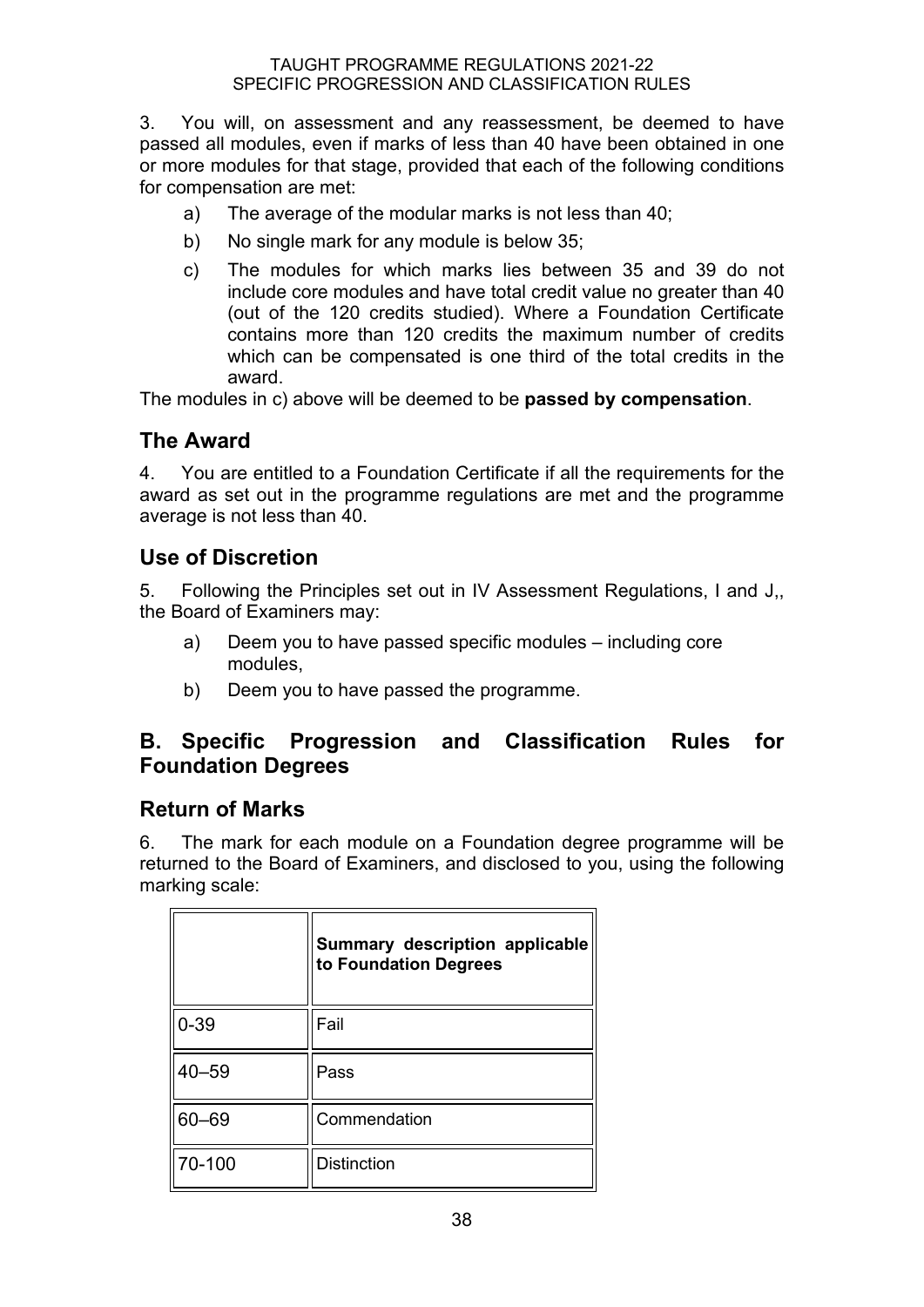### **Progression from One Stage to Another**

7. Your stage average is defined as the weighted average mark over all modules at that stage, where the weighting reflects the credit value of each module. Your stage average shall be calculated and rounded to one decimal place.

- a) When calculating your Stage 1 average, whether for the purposes of compensation under Regulation V.B.9 or otherwise, the calculation must use the best module marks that relate to the given stage, regardless of whether the best marks are from first or second attempts, except that a mark of 40 must be used for any module passed by discretion;
- b) When calculating your Stage 2 average, after the first attempt at the stage, the marks used shall be the module marks:
- c) When calculating a Stage 2 average after the second attempt at the stage, the marks used shall be:
	- i The module mark, for modules passed at the first attempt.
	- ii A mark of 40 for modules passed at the second attempt.
	- iii The best mark for modules failed after two attempts.

Note that a Stage 1 average will need to be recalculated after the application of discretion or compensation and after reassessment.

8. You will be permitted to proceed from Stage 1 to Stage 2 of the programme of study if you pass or are deemed to have passed all the modules in Stage 1, or Stage 1 is passed by discretion despite failures in specific modules.

- a) When Stage 1 is passed by discretion, any failed marks in specific modules remain fails, as the individual modules are not deemed to have been passed;
- b) If you fail a first attempt at one or more modules at Stage 1 and have not yet completed a second attempt, you may not proceed to Stage 2. If you have Personal Extenuating Circumstances, you may submit a PEC Form to the Personal Extenuating Circumstances Committee which may grant you permission to proceed.

If you are not permitted to proceed, you may be considered for the award of a Higher Education Certificate.

9. At Stage 1 of a Foundation degree programme you will, on assessment and any reassessment, be deemed to have passed all modules at the stage and to be eligible to progress to the next stage of the degree programme, even though marks of less than 40 have been obtained in one or more modules for that stage, provided that each of the following conditions for compensation are met:

- a) The stage average is not less than 40;
- b) No single mark for any module of Levels 3-5 is below 35;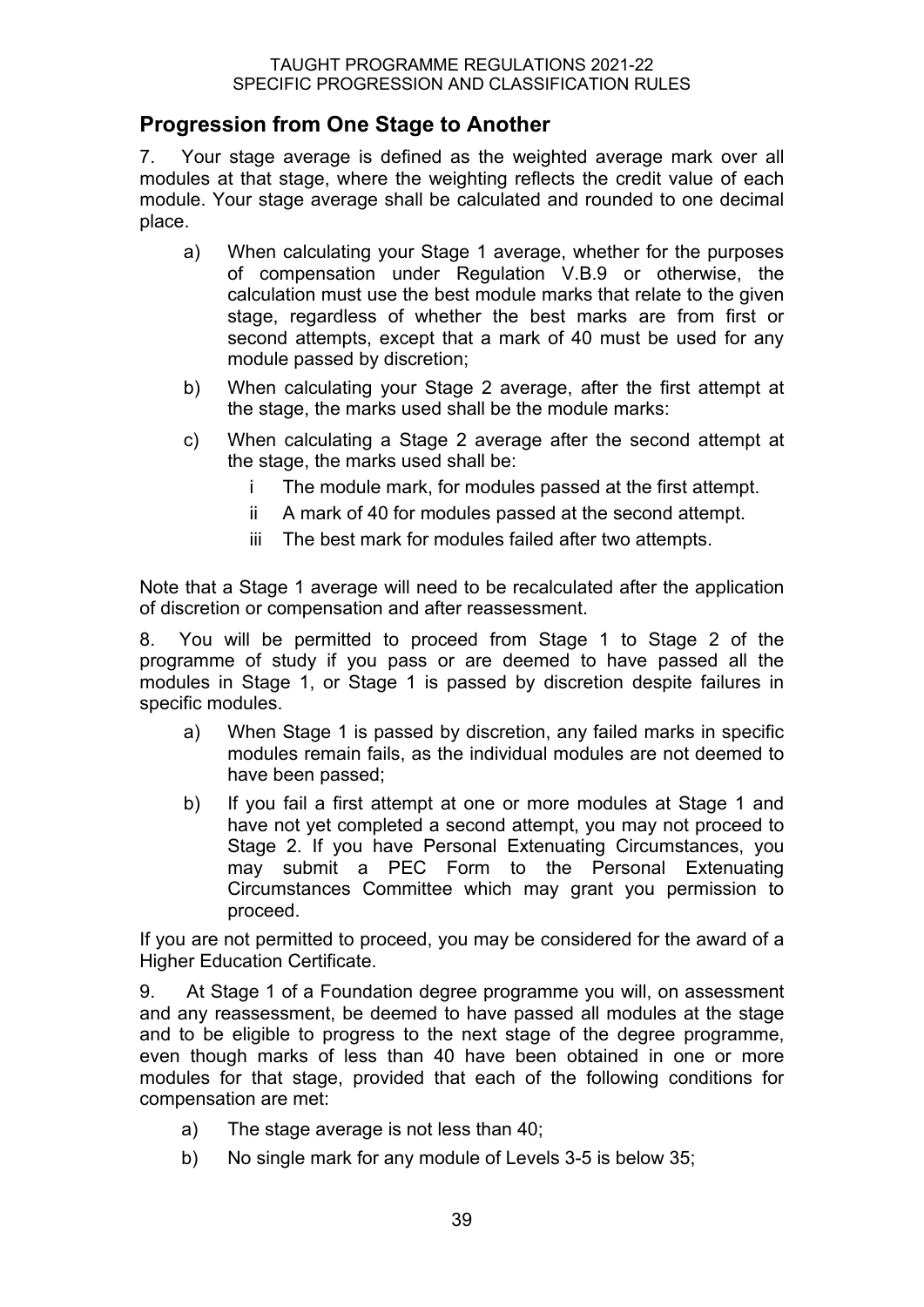c) The modules for which marks lie between 35 and 39 do not include core modules and have a total credit value of no more than 40 (out of the 120 credits studied).

The modules in c) above are deemed to be **passed by compensation**.

10. The principles of compensation also apply to any consideration for the award to you of a Higher Education Certificate.

11. Where the rules for compensation do not apply, the Board of Examiners may still exercise discretion under Regulations V.B.15.

12. Exceptionally, you may be permitted to resit a module that has been passed at University standard, but not to external accreditation requirements. Such resits are for accreditation purposes only and stand outside of the University Examination Regulations. Your final module marks and award calculations are not affected. Programme-specific arrangements for accreditation resits are included in the degree programme regulations [http://www.ncl.ac.uk/regulations/programme/.](http://www.ncl.ac.uk/regulations/programme/)

## **The Award and Classification of Degrees**

13. You are entitled to the award of a Foundation degree of the class on the classification scale indicated by the Stage 2 average calculated as specified in Regulation V B 6 if all the requirements for the award are met, and:

- a) All the modules in the degree programme are passed, or
- b) No more than a maximum of 20 credits at Stage 2 are failed and:
- c) The Stage 2 average is not less than 40.

14. Your final module mark is calculated by using the most recent component marks. In some cases, this may be a combination of second and first attempt component marks, depending on the normal resit arrangements for the module. It is not the case, however, that the best component marks automatically carry forward to the final module mark.

#### **Use of Discretion**

In addition to the principles set out in IV Assessment Regulations I 27 and 28

15. The Board of Examiners must consider whether or not to exercise discretion, after the first attempt at Stage 2 (including the possibility of awarding a higher classification of degree, if relevant) when:

- a) You have a Stage 2 average within two marks of a class boundary. The Board of Examiners shall have regard to the following:
	- i. The overall profile of individual marks you achieved in your modules;
	- ii Exceptional performance by you in any particular module, including, for example, research-based modules or in an oral examination where this is part of the degree programme regulations;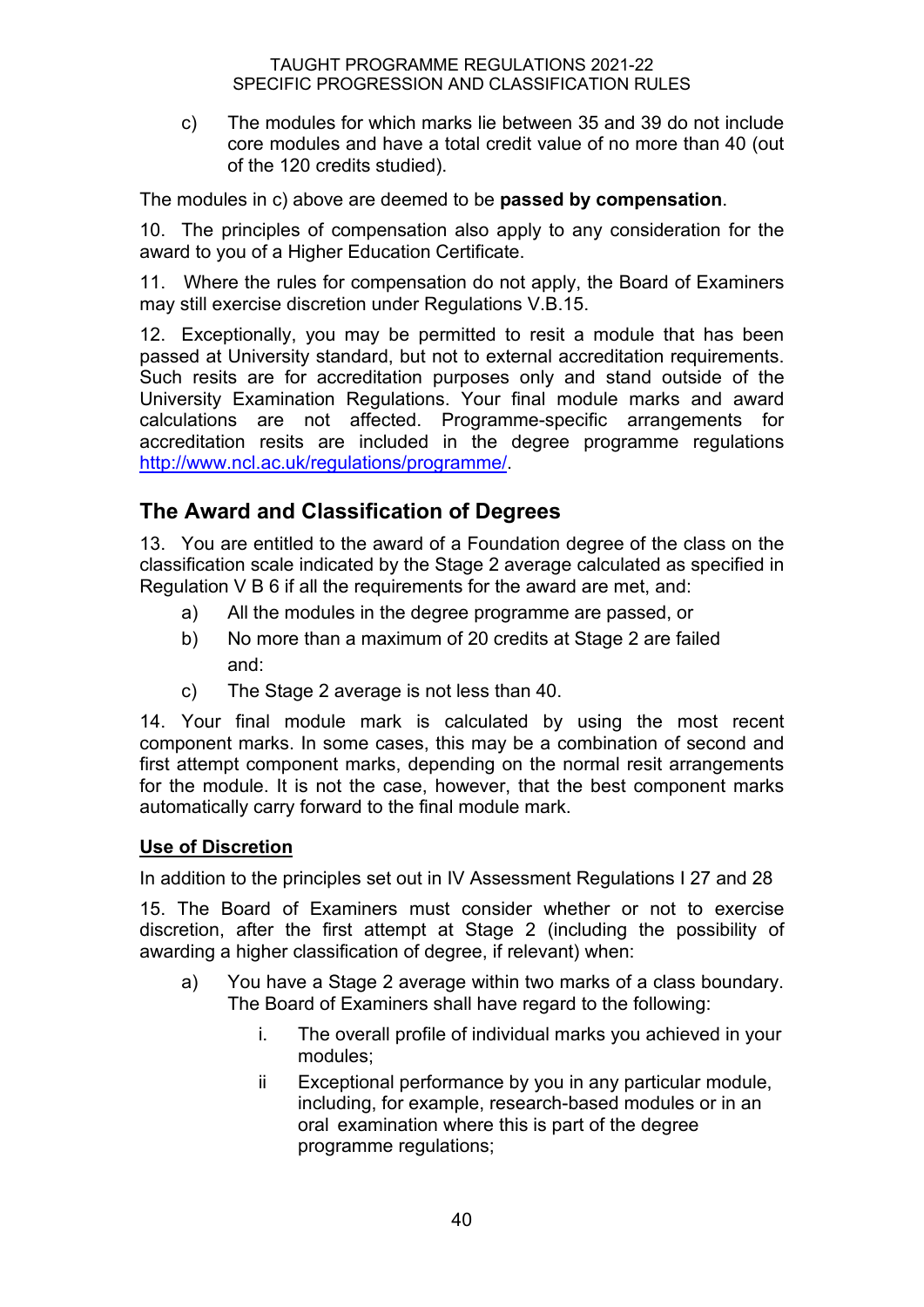b) You have a positive assessment of the impact of medical or other mitigating circumstances by the Personal Extenuating Circumstances Committee.

The Board may also use discretion to award a Foundation degree of any class to a student who is not entitled to a Foundation degree under Regulation V.B. 13.

16. The University does not permit the use of a viva voce either as a means of monitoring standards or for determining whether you should be awarded a higher classification.

## **Failing Performance by Foundation Degree Students**

17. If you, following a first attempt at Stage 2, have not been awarded a Foundation degree under Regulations V.B13 or by the use of discretion under Regulation V.B.15, you have a number of options. You must elect whether to accept a Higher Education Certificate, or to proceed to one reassessment of some or all failed modules, or to withdraw from the programme. The various routes available are:

- a) The Board of Examiners may award a Higher Education Certificate (subject to Regulation V.B.19).
- b) You may elect to be reassessed in some or all failed modules, subject to:
	- i After reassessment you meet the requirement of Regulation V B 13. In which case you will be recommended for the foundation degree of the class indicated by your Stage 2 average following your first attempt at the stage, provided that the average is at least 40.;
	- ii Your Stage 2 average, following your first attempt, was below 40 and after reassessment, meets the requirements of Regulation V B 15. In which case, you will be recommended for a pass in the foundation degree, provided that your Stage 2 average following your second attempts at the stage is at least 40.

18. If you are awarded a foundation degree by the Board of Examiners after the first occasion of assessment, you may not enter for reassessment.

## **Award of other than a Foundation Degree**

#### *Higher Education Certificate*

19. If you are not entitled to a Foundation degree, but have satisfied the examiners in at least 120 credits, of which at least 90 are at Level 4 or above, you may be awarded a Higher Education Certificate in that programme, typically when:

- a) You are entitled to proceed into Stage 2, but instead elect to withdraw from study; or
- b) You choose to withdraw from study at the University during Stage 2;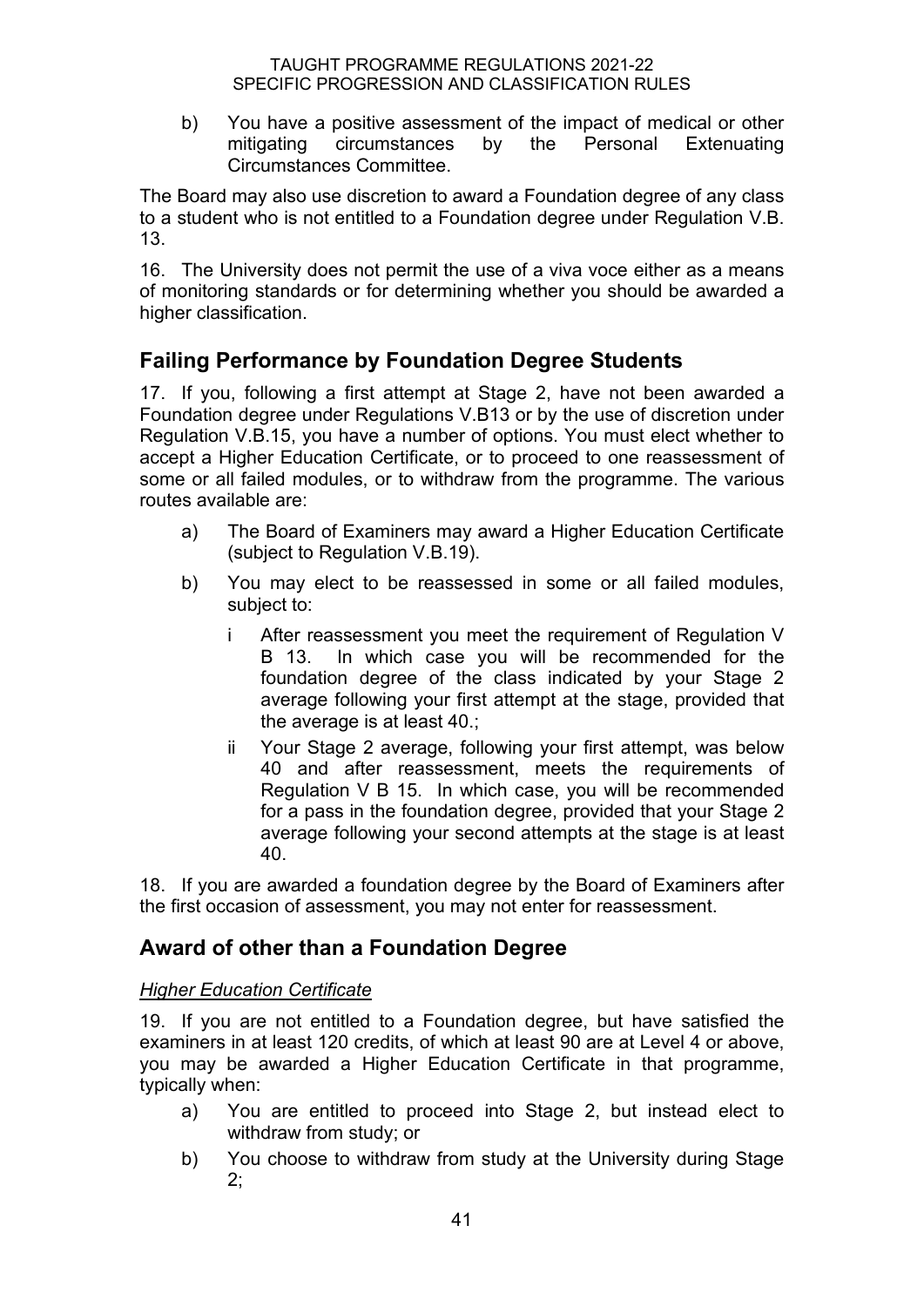or

- c) You leave the programme to transfer to an unrelated programme, without transferring any credit; or
- d) You fail to satisfy the examiners in Stage 2 of the programme.

20. The award of a Higher Education Certificate is not classified and, unless specific recognition arrangements are in place, carries no professional accreditation. The certificate will be 'Higher Education Certificate in X' corresponding to the 'Foundation degree in X' for which you were a candidate, unless an alternative is agreed by the Faculty Education Committee

## **Subsuming of Awards**

21. If you are awarded a Foundation degree, you will not be eligible for the award of a Higher Education Certificate for the same programme of study.

22. If you successfully complete a Foundation Degree, you will be eligible for progression to Newcastle University Undergraduate programmes to either Stage 2 or Stage 3 as outlined in the relevant Undergraduate degree programme regulations.

23. If you progress to a Newcastle University Undergraduate Programme, your degree classification will be determined using the relevant regulations for Undergraduate degrees (Section C), where it is possible to do so. Any necessary variations (agreed by University Education Committee) from the regulations for Undergraduate degrees will be set out in your Undergraduate degree programme regulations

#### **C. Undergraduate degrees – specific rules on progression and classification**

## **Return of Marks**

24. The mark for each module on an Honours degree programme shall be returned to the Board of Examiners, and disclosed to you, using one of the established University Common Scales below, either the Degree Classification (DC) Scale or the one applicable to modules not used for degree classification:

|         | (DC) Modules | Summary description Summary description Summary description<br>Modules below level 7   classification | applicable to level $7$ applicable to Degree applicable to modules<br>Degree Classification Classification (DC) not used for degree |
|---------|--------------|-------------------------------------------------------------------------------------------------------|-------------------------------------------------------------------------------------------------------------------------------------|
| 10-39   | Fail         | Fail                                                                                                  | Failing                                                                                                                             |
| ll40–49 | Fail         | <b>Third Class</b>                                                                                    | Pass                                                                                                                                |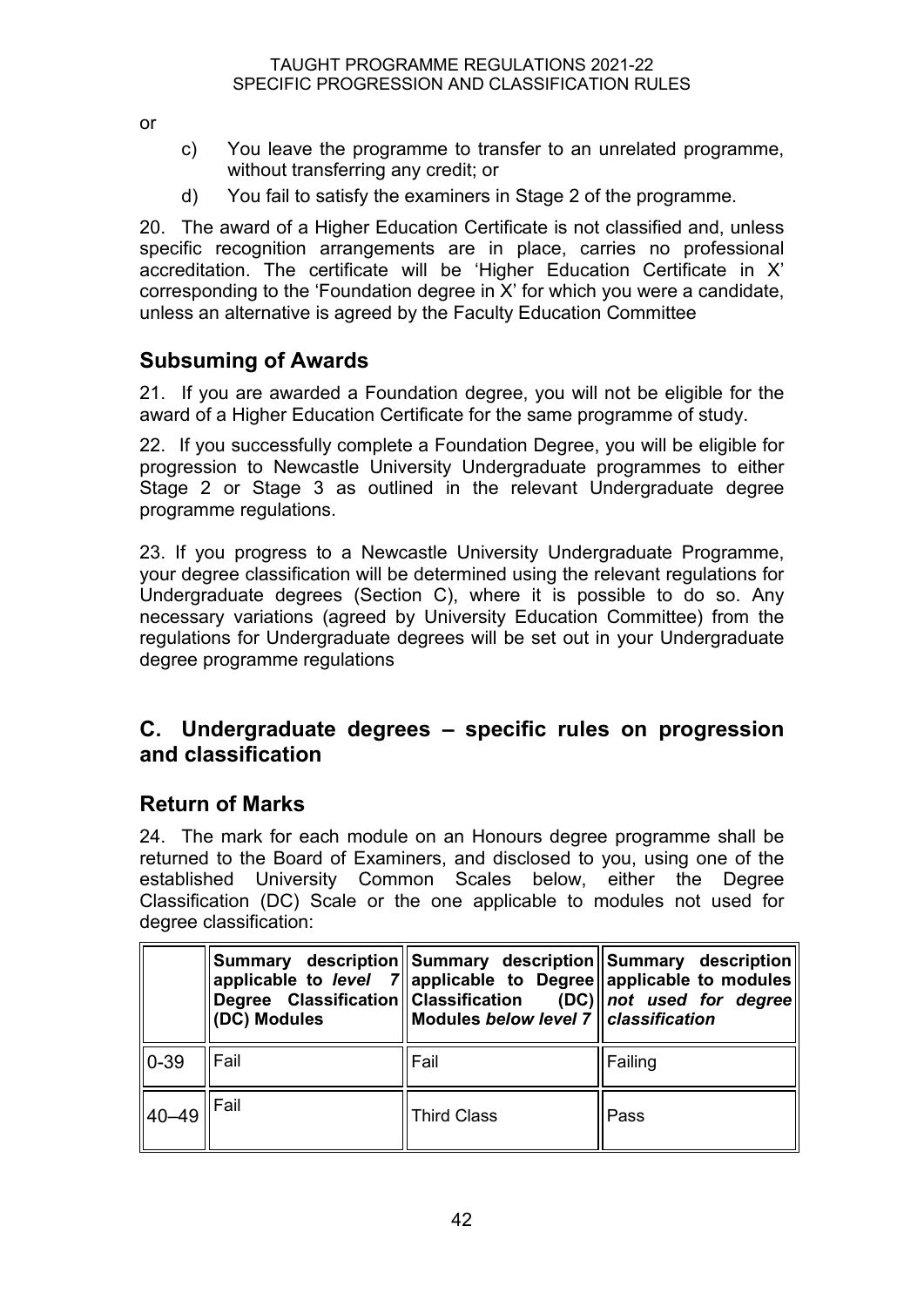| 50-59                 | <b>Division</b>           | Second Class, Second Second Class, Second Good<br><b>Division</b> |                              |
|-----------------------|---------------------------|-------------------------------------------------------------------|------------------------------|
| $ 60 - 69 $           | Second<br><b>Division</b> | Class, First Second Class,<br><b>Division</b>                     | First   <sub>Very Good</sub> |
| $ 70-$<br>$\vert$ 100 | <b>First Class</b>        | <b>First Class</b>                                                | Excellent                    |

## **Stage Averages and Progression from One Stage to Another**

25. A stage average is defined as the weighted average mark over all modules at that stage, where the weighting reflects the credit value of each module. Degree programme regulations may allow for additional credit value for non-modular aggregated assessment. The stage average shall be calculated and rounded to one decimal place.

- a) When calculating a (non-final) stage average for the purposes of compensation, the calculation must use the best module marks that relate to the given stage, regardless of whether the best marks are from first or second attempts, except that the pass mark must be used for a module passed by discretion;
- b) When calculating a (non-final) stage average under all other circumstances the marks used shall be:
	- i The module mark, for modules passed at the first attempt;
	- ii The pass mark (i.e., a mark of 40 for modules up to Level 6 and 50 for Level 7 modules) for modules passed by discretion, compensation or on reassessment;
	- iii The best mark, for modules failed after two attempts.
- c) When calculating the stage average, after the first attempt at the final stage the marks used shall be the module marks.
- d) When calculating the stage average after the second attempt at the final stage, the marks used shall be:
	- i The module mark, for modules passed at the first attempt ;
	- ii The pass mark (i.e., a mark of 40 for modules up to Level 6 and 50 for Level 7 modules) for modules passed at the second attempt;
	- iii The best mark for modules failed after two attempts.

Note that non-final stage averages will need to be recalculated after the application of discretion or compensation and after reassessment.

26. You will be permitted to proceed from one stage to the next of the programme of study if you pass or are deemed to have passed all the modules in the current stage, or the stage is passed by discretion (exercised under Regulation V.C.35 despite failures in specific modules. Decisions on modules and progression will be taken at the end of each attempt for each stage, other than set out in d) below: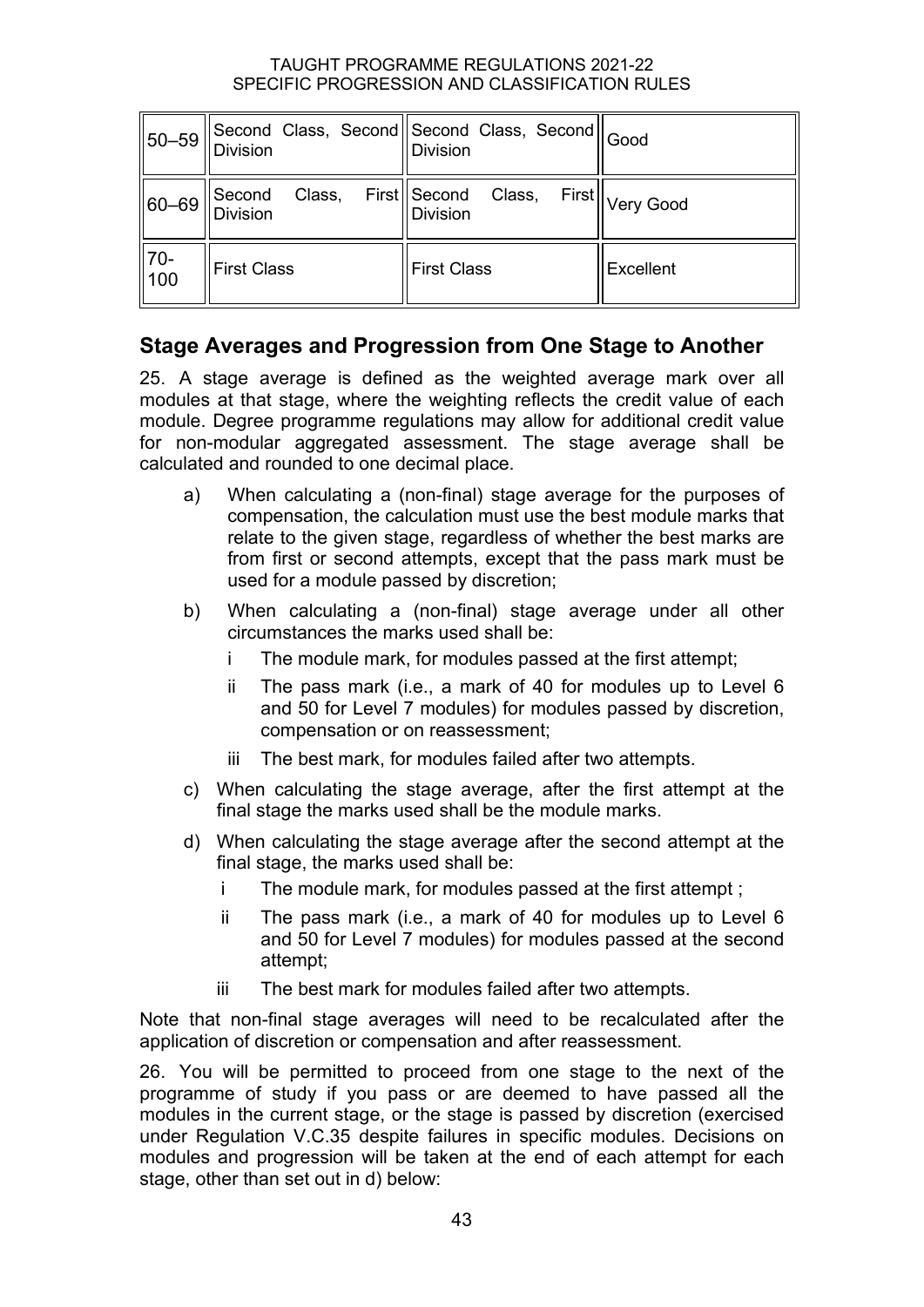- a) When the stage is passed by discretion, despite failures in specific modules, the specific modules are not deemed to have been passed, and any subsequent calculations must use the best actual mark for each of the specified modules.
- b) If you fail up to 20 credits of non-core modules at Stage 2 of a 3 year programme after two attempts, or over Stages 2 and 3 of a 4 year programme, it is the normal expectation that the stage will be passed by discretion (in recognition of the fact that it is still possible for a student to gain an Honours degree by right subject to regulation V.C.31). A Board of Examiners deciding not to exercise discretion on this matter must minute a specific reason for not doing so.
- c) If you fail a first attempt at one or more modules and have not yet completed a second attempt, you may not proceed to the next stage unless granted permission by the Personal Extenuating Circumstances Committee in accordance with Regulations VI.A.8 - 10, if you are not permitted to proceed, you may be considered for the award of a Higher Education Certificate or Higher Education Diploma.
- d) If the Board of Examiners meets before you have completed a first attempt at a stage, either because you are studying part-time or because your personal circumstances have delayed progress, then
	- i. The Board may decide that you have passed a module by right, passed a module by discretion or failed a module when there is sufficient information to make such a decision.
	- ii. The Board may defer a decision on a module when there insufficient information to make such a decision. Typically this will occur when there is a reasonable possibility of you passing by compensation or discretion
	- iii. If a decision on a module is deferred, the Chair of the Board may permit you to take a second attempt at the module before the completion of the first attempt of the stage, provided that it is clearly understood that a second attempt might prove unnecessary.

## **Principles of Compensation**

27. At Stages 0, 1 and 2 of degree programmes (and at Stage 3 where the final stage is Stage 4) you will, on assessment and on any reassessment, be deemed to have passed all modules at the stage and to be eligible to progress to the next stage of the degree programme, notwithstanding the fact that you have obtained marks of less than 40 in one or more modules for that stage, provided that each of the following conditions for compensation is met:

- a) The stage average is at least 40;
- b) No single mark for any module of Levels 4-6 is below 35;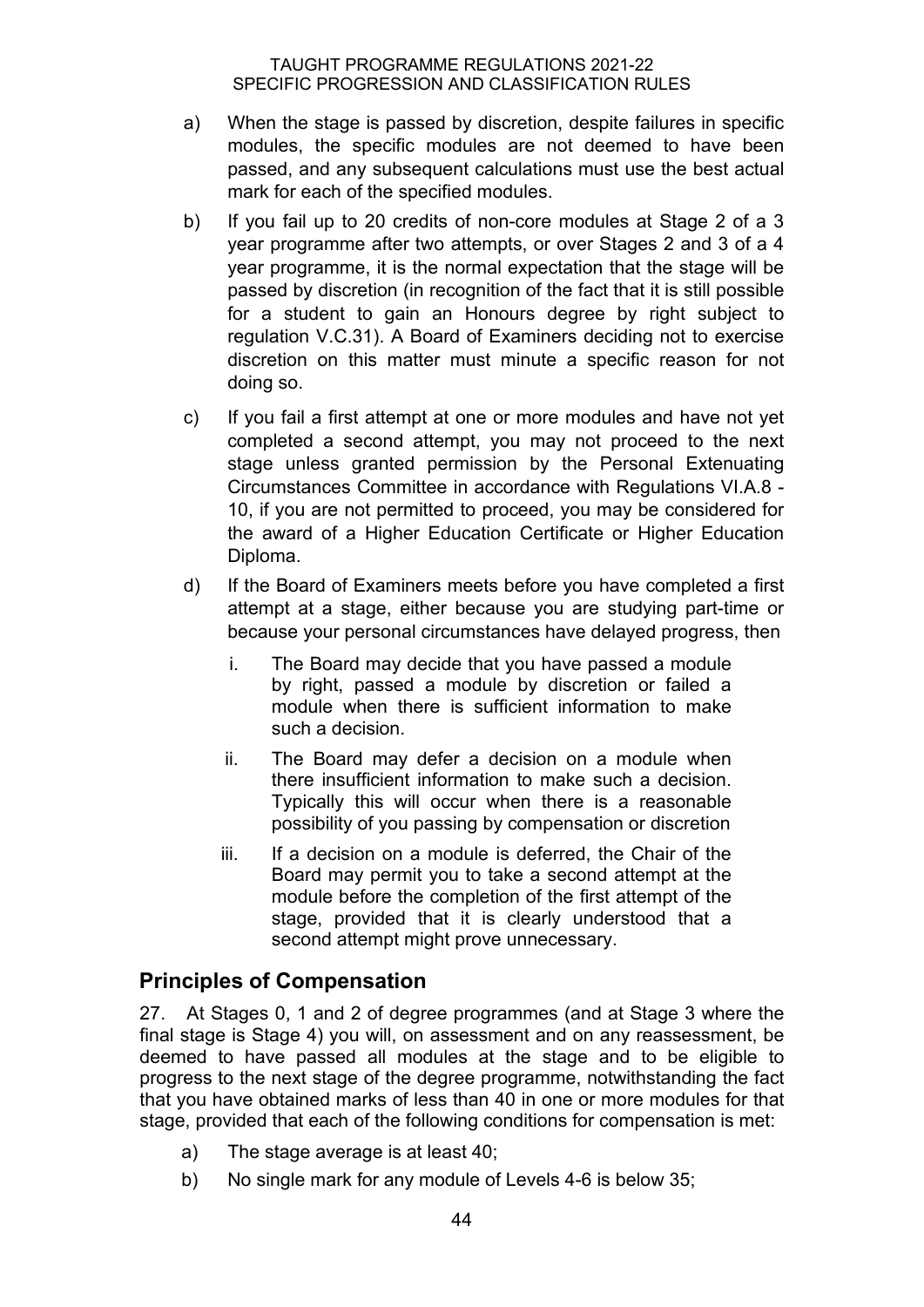- c) No single mark for any Level 7 module assessed is below 40;
- d) The modules for which marks lie between 35 and 39 (Levels 4-6) or 40- 49 (Level 7) do not include core modules and have total credit value of no greater than 40 (out of the 120 credits studied).

The modules in d) above are deemed to be **passed by compensation**. 28. In any case where any form of non-modular aggregated assessment is used at Stages 1 and 2 of Honours degree programmes (and at Stage 3 where the final stage is Stage 4), the relevant degree programme regulations shall specify whether compensation may be applied to the non-modular aggregated assessment and, if so, how such compensation may be applied.

29. The principles of compensation (Regulation V.C.27) shall also apply to any consideration for the award of a Higher Education Certificate or Higher Education Diploma.

30. Where the rules for compensation do not apply, the Board of Examiners may still exercise discretion under Regulation V.C.35.

## **The Award and Classification of Degrees**

31. You will be entitled to the award of an Honours degree of the class on the Degree Classification Scale indicated by the final programme average calculated using V C 34 (below) if all the requirements for the award are met, and:

- a) All the modules beyond Stage 1 in the degree programme are passed; *or*
- b) No more than 20 credits beyond Stage 1 are failed; and
- c) All final Stage core modules are passed and;
- d) The final programme average is at least 40.

32. Marks from all modules studied at Stages 2 and 3 (or at Stages 2, 3 and 4 of a four-year programme) are used to determine degree classification and so the marks for these modules must be returned using the University Common Scale (DC Scale); note that appropriate modules taken during an intercalating year, in accordance with the degree programme regulations, may be excluded from the calculation.

33. Any non-modular aggregated assessment at Stage 2, Stage 3 and, where appropriate, Stage 4, may contribute to degree classification as specified in the relevant degree programme regulations.

34. The degree programme regulations shall specify the weight to be given to each stage beyond Stage 1. The stage averages (as defined in Regulation IV C 36) shall be combined, according to the prescribed weightings, to produce an **overall average**, which is also rounded to one decimal place. The **final programme average** is then obtained by rounding the overall average to the nearest whole number. For a three-year programme, the weighting for Stage 2: Stage 3 shall be one of 1:1, 1:2; 1:3. For a four-year programme (unless Stage 3 is regarded as an intercalating year) the weighting Stage 2: Stage 3: Stage 4 shall be one of 1:2:2; 1:3:3; or 1:2:3.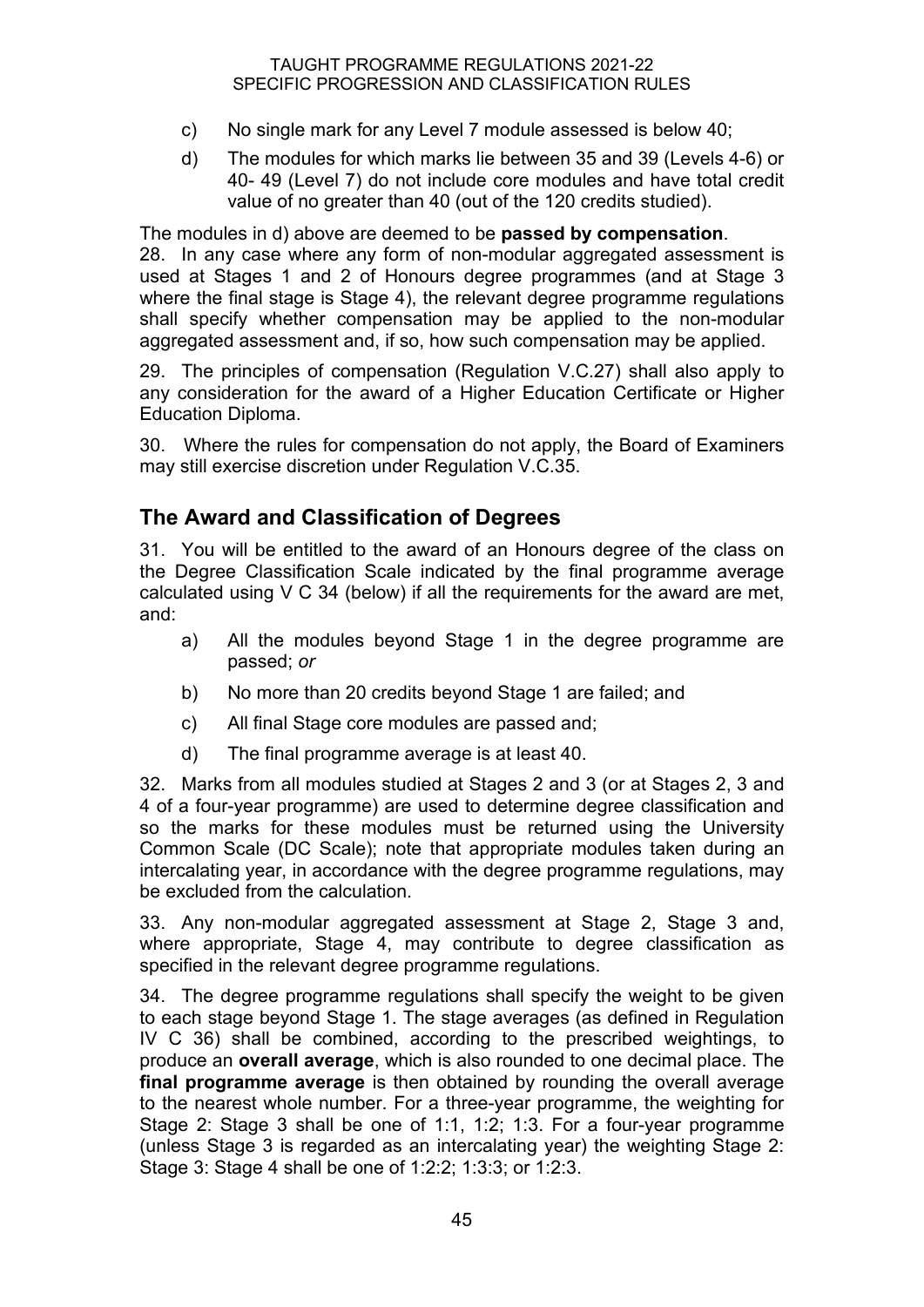## **Use of Discretion**

In addition to the principles set out in IV Assessment Regulations I 27 and 28 35.

- a) After the first attempt at the final stage, the Board of Examiners must consider whether or not to exercise discretion to award a higher classification of degree when you have a final programme average within two marks of a classification boundary. The Board of Examiners shall have regard to the following:
	- i The overall profile of individual marks achieved in modules;
	- ii Exceptional performance in any particular module (for example research-based modules or an oral examination where this is part of the degree programme regulations);
	- iii Where the stages which determine your degree classification are equally weighted, progressive improvement in performance during the final 2 (or 3) stages of study.
- b) When there is a positive assessment of the impact of medical or other mitigating circumstances by the Personal Extenuating Circumstances Committee.

36. The University does not permit the use of a viva voce either as a means of monitoring standards or for determining whether a higher classification should be awarded at undergraduate level.

## **Failing Performance by Honours Degree Students**

37. If, following a first attempt at the final stage, you have not been awarded an Honours degree (or an accredited Honours degree where applicable) under Regulation V.C.31 or by the use of discretion under Regulation V.C.35, the Board of Examiners may:

- a) Make you the award of an unaccredited Honours degree (N.B. only for certain accredited programmes);
- b) Make you the award of a Pass degree (subject to Regulations V.C.41);
- c) Make you for the award of a Higher Education Diploma (subject to Regulation V.C.45 or a Higher Education Certificate (subject to Regulation V.C.47)
- d) However, you may still choose to be reassessed in some or all failed modules, subject to:
	- i. Whether, after reassessment, you meet the requirements of Regulation V C 31. If you do, you will be recommended for an Honours degree of the class indicated by your final programme average following your first attempt at the final stage, provided the average you achieve is at least 40.
	- ii. Whether, your final programme average following your first attempt was below 40 and after reassessment, you meet the requirements of Regulation V C 31. If you do, you will be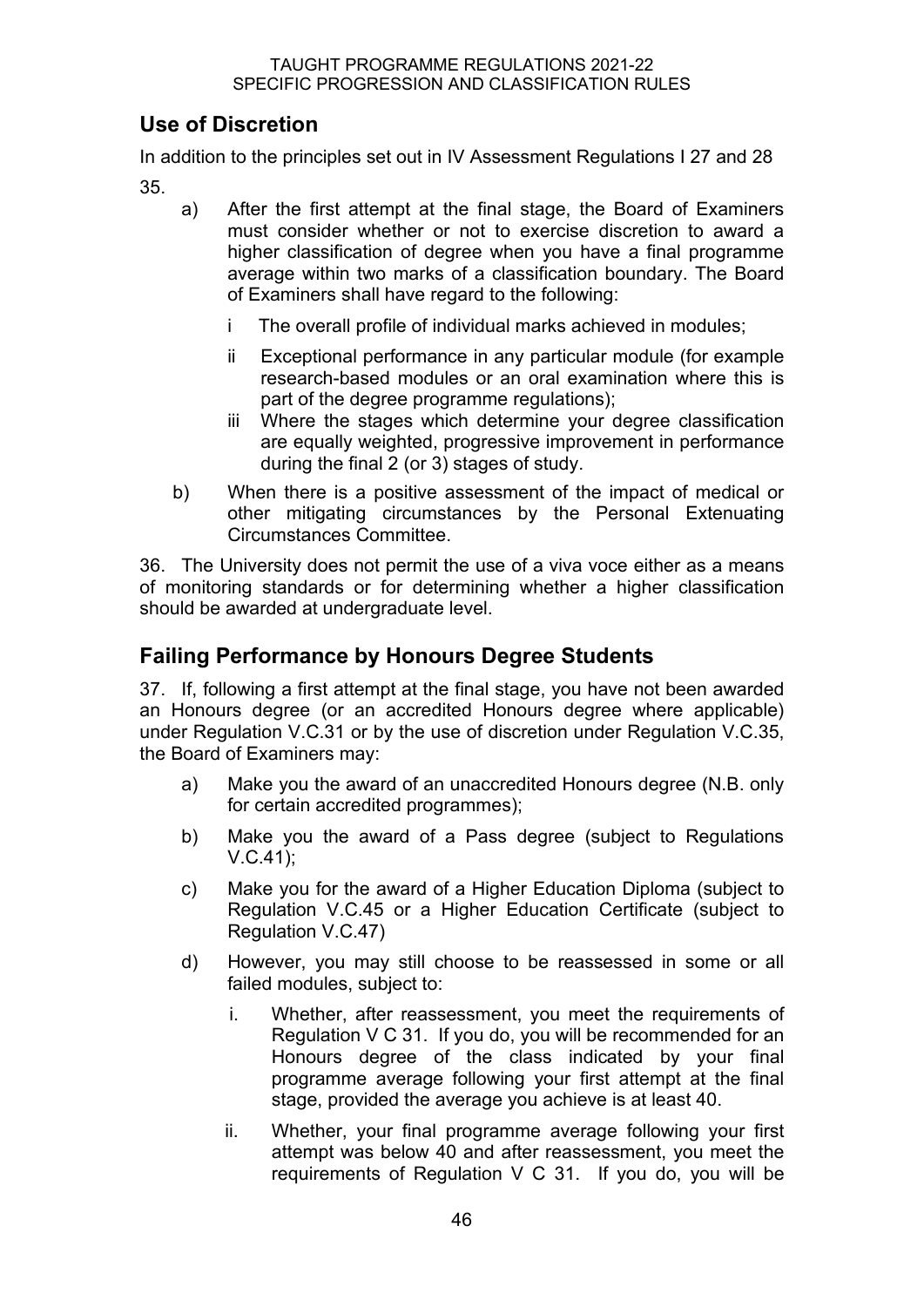recommended for a third class Honours degree, provided that your final programme average following your second attempt at the final stage is at least 40.

38. If you are awarded an Honours degree by the Board of Examiners after the first occasion of assessment, you may not enter for reassessment except if you are on an accredited programme and recommended for the award of a non-accredited Honours degree.

39. The chair of the Board of Examiners shall, in the return of marks to the Examinations Office, make clear that a student has an automatic right to resit final stage modules, when a Pass degree, Higher Education Diploma, or Higher Education Certificate is awarded by the Board or when an unaccredited Honours degree is recommended for a student on an accredited programme. The chair of the Board of Examiners shall then consult you as soon as possible to confirm whether you wish to receive the unaccredited Honours degree, Pass degree, Higher Education Diploma or Higher Education Certificate to which you are entitled, or to proceed to reassessment. You must advise the chair of the Board of Examiners in writing by the deadline laid down by the Chair.

## **Award of other than an Honours Degree**

#### *Unaccredited degree*

40. If you are on an accredited programme for which one or more of the final Stage modules are deemed core as an accreditation requirement and you are not recommended for an Honours degree under the accredited degree programme regulations but you would otherwise be eligible for an Honours degree. You will be entitled to the award of an unaccredited exit degree, the degree will be classified as set out in Regulation V C 31-34. The degree title will be '*Unaccredited Honours degree in X*' which will correspond to the title '*Honours degree in X*' for which you were a candidate, unless another title has been agreed by the relevant Faculty Education Committee.

#### *Pass Degree*

41. If you are not awarded Honours under the preceding regulations, you will be considered by the Board of Examiners for the award of a Pass degree. You are entitled to a Pass degree, if you have satisfied the examiners in at least 300 credits, of which 60 must be at Level 6, provided that your final programme average is not less than 35. If you are on a programme for which a Pass degree is accredited, you will also have to meet any accreditation requirements.

42. If you are on a programme for which a Pass degree is accredited, where one or more of the final Stage modules are deemed core as an accreditation requirement and you are not recommended for a the Pass degree under the accredited degree programme regulations, you would be eligible for the award of an unaccredited exit Pass degree. Unless a separate title has been agreed by the relevant Faculty Education Committee, the degree title will be 'Unaccredited Pass degree in X' which will correspond to the title 'Honours degree in X' for which you were a candidate.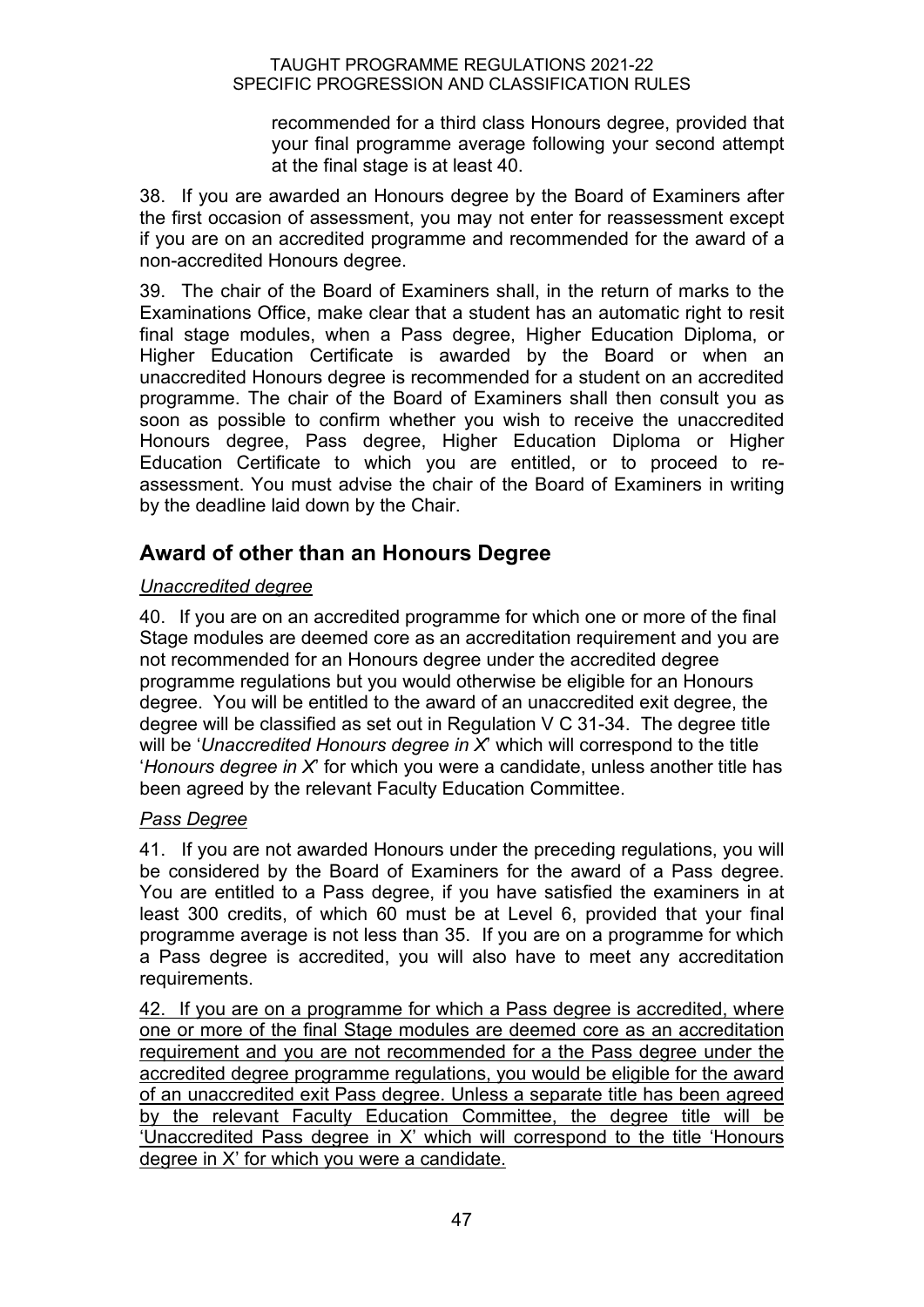43. If you are not entitled to a Pass degree, you may still be awarded a Pass degree by the Board of Examiners, using its ultimate discretion, following the principles laid down in Regulations V.C.35.

44. The award of a Pass degree is not classified and, unless specific recognition arrangements are in place, carries no professional accreditation. The degree will be *'Pass degree in X'* corresponding to the *'Honours degree in X'* for which you were a candidate, unless an alternative is agreed by the appropriate Faculty Education Committee

#### *Higher Education Diploma*

45. If you have satisfied the examiners in at least 240 credits, of which at least 90 credits are at Level 5 or above, you will be awarded a Higher Education Diploma in that programme, typically when:

- a) You are entitled to proceed into Stage 3, but instead elect to withdraw from study at the University; *or*
- b) You withdraw from study at the University during Stage 3 of the programme; *or*
- c) You leave the programme to transfer to an unrelated programme within the University, without carrying forward any credit; *or*
- d) You fail to satisfy the examiners for the award of the Honours degree or Pass degree.

Boards of Examiners may use discretion in awarding a Higher Education Diploma in accordance with Regulations V.C.35. In particular boards may wish to take account of modules that are failed solely because they are core.

46. The award of a Higher Education Diploma is not classified and, unless specific recognition arrangements are in place, carries no professional accreditation. The diploma will be 'Higher Education Diploma in X' corresponding to the 'Honours degree in X' for which you were a candidate, unless an alternative is agreed by the Faculty Education Committee.

#### *Higher Education Certificate*

47. If you have satisfied the examiners in at least 120 credits, of which at least 90 are at Level 4 or above, you will be awarded a Higher Education Certificate in that programme, typically when:

- a) You are entitled to proceed into Stage 2, but instead elect to withdraw from study at the University; *or*
- b) You elect to withdraw from study at the University during Stage 2 or Stage 3 of the programme; *or*
- c) You leave the programme to transfer to an unrelated programme within the University, without carrying forward any credit; *or*
- d) You fail to satisfy the examiners in Stage 2 or Stage 3 of the programme.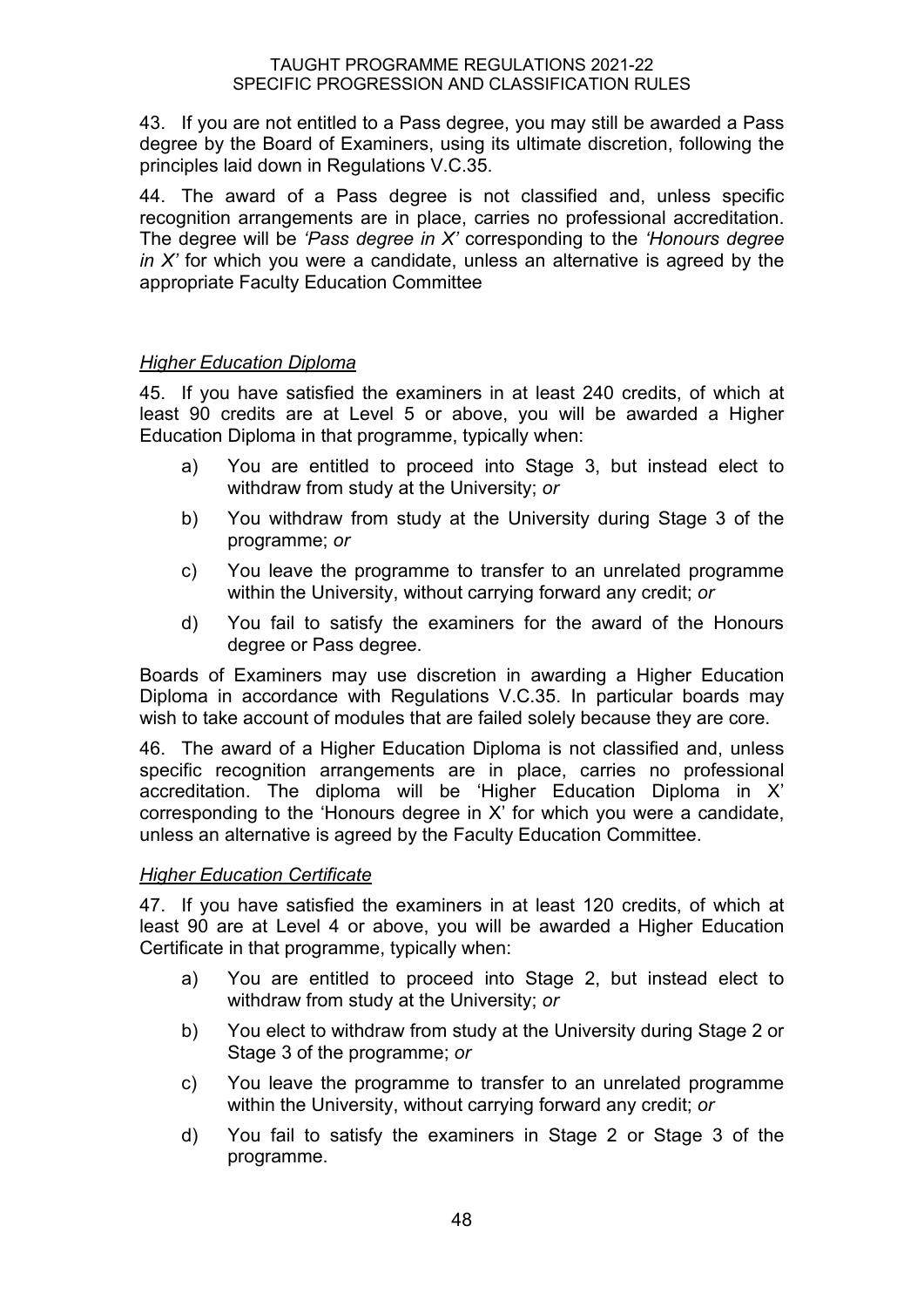Boards of Examiners may use discretion in awarding a Higher Education Certificate in accordance with Regulations V.C.35. In particular boards may wish to take account of modules that are failed solely because they are core.

48. The award of a Higher Education Certificate is not classified and, unless specific recognition arrangements are in place, carries no professional accreditation. The certificate will be 'Higher Education Certificate in X' corresponding to the 'Honours degree in X' for which you were a candidate, unless an alternative is agreed by the Faculty Education Committee.

49. Boards of Examiners for non-modular programmes may recommend other awards, however criteria for these will vary and not all of the above awards may be offered. All awards offered are subject to approval by the relevant Faculty Education Committee.

## **Subsuming of Awards**

50. If you are awarded an Honours degree or Pass degree, you will not be eligible for the awards of a Higher Education Certificate and/or a Higher Education Diploma for the same programme of study. Similarly, if you are awarded a Higher Education Diploma, you will not be eligible for the award of a Higher Education Certificate for the same programme of study.

## **D. Specific Progression and Classification Rules for Integrated Master's Programmes**

#### **Return of Marks**

51. The mark for each module on an Integrated Master's degree programme shall be returned to the Board of Examiners, and disclosed to you, using the established University Common Scales below, depending on the level of the module.

|           | <b>Summary</b><br>description<br>applicable to level 7<br><b>Degree</b><br><b>Classification</b><br>(DC) Modules | <b>Summary</b><br>description<br>applicable to Degree<br><b>Classification (DC)</b><br><b>Modules below level 7</b> | Summary description<br>applicable to modules<br>not used for degree<br>classification |
|-----------|------------------------------------------------------------------------------------------------------------------|---------------------------------------------------------------------------------------------------------------------|---------------------------------------------------------------------------------------|
| $0 - 39$  | Fail                                                                                                             | Fail                                                                                                                | Failing                                                                               |
| $40 - 49$ | I Fail                                                                                                           | <b>Third Class</b>                                                                                                  | Pass                                                                                  |
| 50-59     | Second Class,<br><b>Second Division</b>                                                                          | Second Class,<br><b>Second Division</b>                                                                             | Good                                                                                  |
| $60 - 69$ | Second Class,<br><b>First Division</b>                                                                           | Class,<br>Second<br><b>First Division</b>                                                                           | Very Good                                                                             |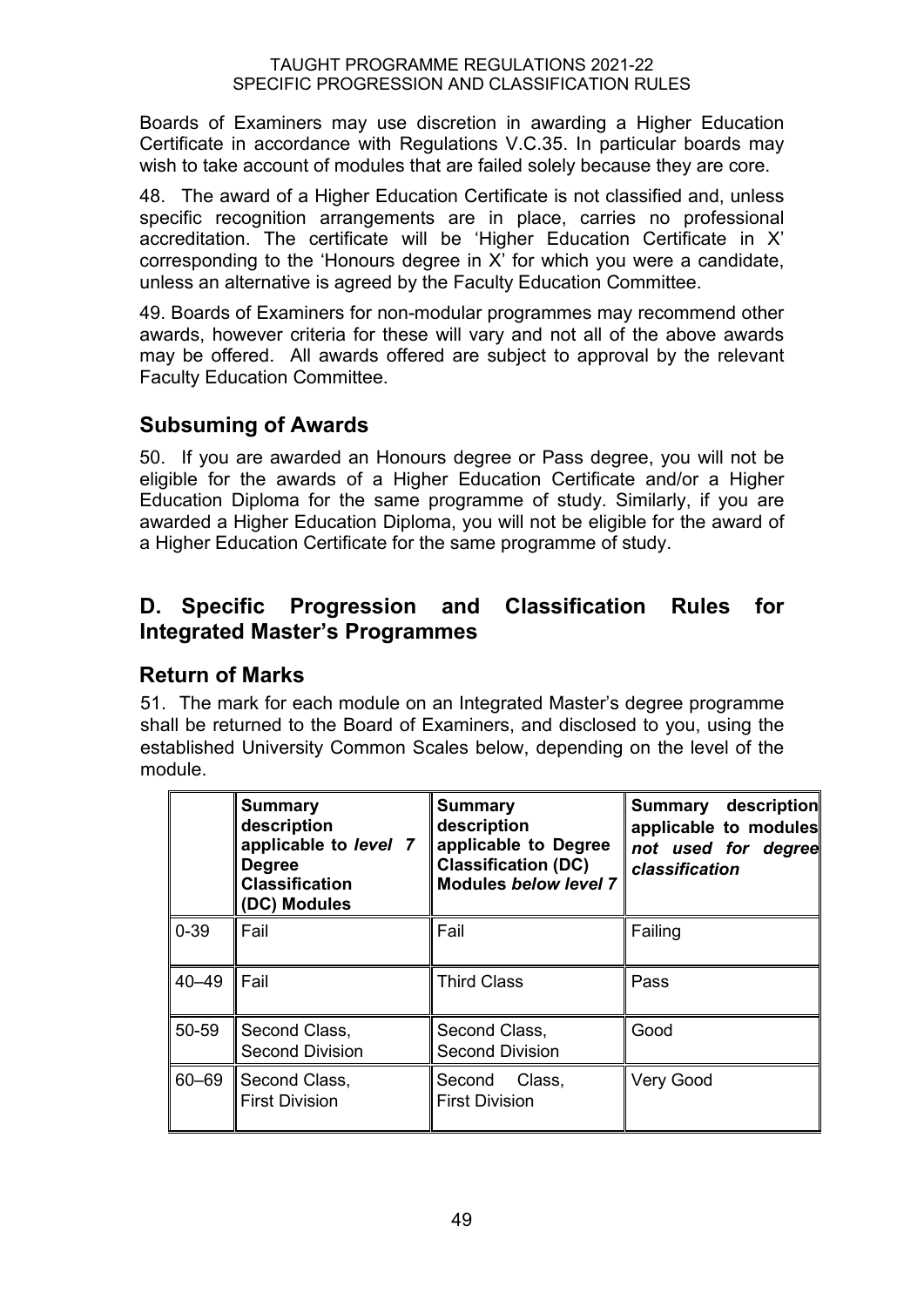| $-70-$ | First Class | First Class | $\parallel$ Excellent |
|--------|-------------|-------------|-----------------------|
| 100    |             |             |                       |
|        |             |             |                       |

#### **Progression from One Stage to Another**

52. A stage average is defined as the weighted average mark over all modules at that stage, where the weighting reflects the credit value of each module. Degree programme regulations may allow for additional credit value for non-modular aggregated assessment. The stage average shall be calculated and rounded to one decimal place.

- a) When calculating a (non-final) stage average for the purposes of compensation, the calculation must use the best module marks that relate to the given stage, regardless of whether the best marks are from first or second attempts, except that the pass mark must be used for a module passed by discretion;
- b) When calculating a (non-final) stage average under all other circumstances the marks used shall be:
	- i The module mark, for modules passed at the first attempt;
	- ii The pass mark (i.e., a mark of 40 for modules up to Level 6 and 50 for Level 7 modules) for modules passed by discretion, compensation or on reassessment;
	- iii The best mark, for modules failed after two attempts.
- c) When calculating the stage average, after the first attempt at the final stage the marks used shall be the module marks.
- d) When calculating the stage average after the second attempt at the final stage, the marks used shall be:
	- i The module mark, for modules passed at the first attempt;
	- ii The pass mark (i.e., a mark of 40 for modules up to Level 6 and 50 for Level 7 modules) for modules passed at the second attempt;
	- iii The best mark for modules failed after two attempts.

Note that non-final stage averages will need to be recalculated after the application of discretion or compensation and after reassessment.

53. Subject to meeting the internal progression thresholds described below, you are permitted to proceed from one stage to the next of the programme of study if you pass or are deemed to have passed all the modules in the current stage or the stage is passed by discretion, exercised under Regulations V.D.64 despite failures in specific modules. Decisions on modules and progression will be taken at the end of each attempt for each stage, other than set out in d) below:

a) When you pass the stage by discretion, despite failures in specific modules, the specific modules are not deemed to have been passed, and any subsequent calculations must use the best actual mark for each of the specific modules;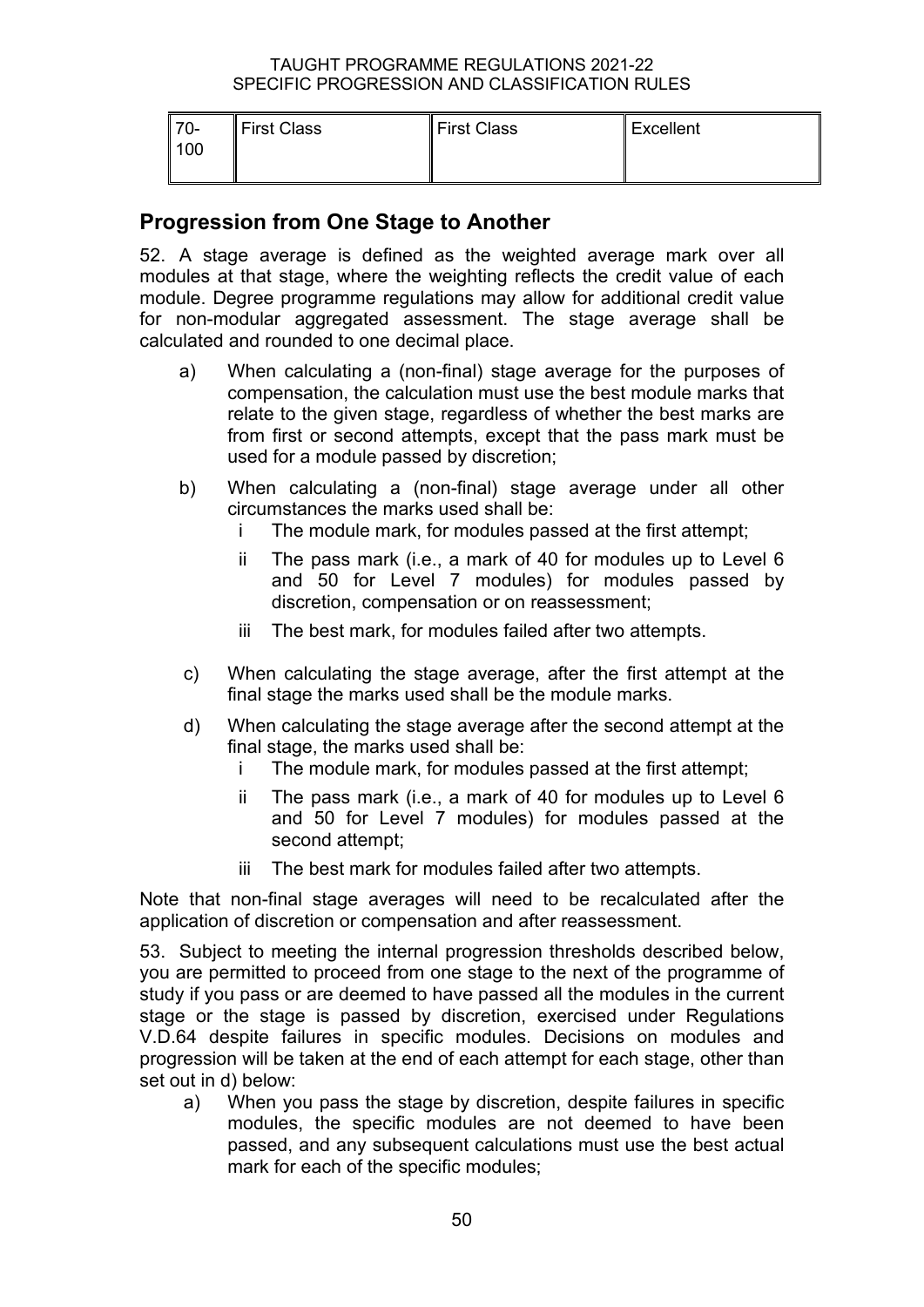- b) If you fail up to 20 credits of non-Core modules at Stage 2 after two attempts, or accumulate such fails in up to 20 credits over Stages 2 and 3, it is the normal expectation that the stage will be passed by discretion (in recognition that it is still possible for you to gain an Honours degree by right). A Board of Examiners deciding not to exercise discretion in this context must minute a specific reason for not doing so;
- c) If you have failed a first attempt at one or more modules and have not yet completed a second attempt may, you not proceed to the next stage unless granted permission by the Personal Extenuating Circumstances Committee.
- d) If the Board of Examiners meets before you have completed a first attempt at a stage, either because you are studying part-time or because your personal circumstances have delayed progress, then
	- i The Board may decide that you have passed a module by right, passed a module by discretion or failed a module when there is sufficient information to make such a decision.
	- ii The Board may defer a decision on a module when there insufficient information to make such a decision. Typically this will occur when there is a reasonable possibility of you passing by compensation or discretion.
	- iii. If a decision on a module is deferred, the Chair of the Board may permit you to take a second attempt at the module before the completion of the first attempt of the stage, provided that it is clearly understood that a second attempt might prove unnecessary.

To progress on an Integrated Masters programme, you must meet the internal progression thresholds at the end of Stages 2 and 3. If you do not meet the threshold at the end of Stage 2, you will be transferred onto the appropriate Bachelor's degree programme. If you do not meet the threshold at the end of Stage 3, you will not be permitted to progress to Stage 4 and will be considered for the appropriate Stage 3 exit award applying the principles of the Assessment Regulations for students on a 3 year degree. The Board of Examiners must consider all students whose final stage average (after rounding of marks) is within two marks of the progression threshold for the exercise of discretion as outlined in Regulation V.D.64.

The thresholds for all Integrated Masters Programmes shall be stated in the degree programme regulations for each award, but must as a minimum be:

Stage 2 to 3 – stage average of 50

Stage 3 to 4 – stage average of 50

Degree programme regulations may stipulate thresholds that are more demanding and/or more specific than the minimum stage averages listed above.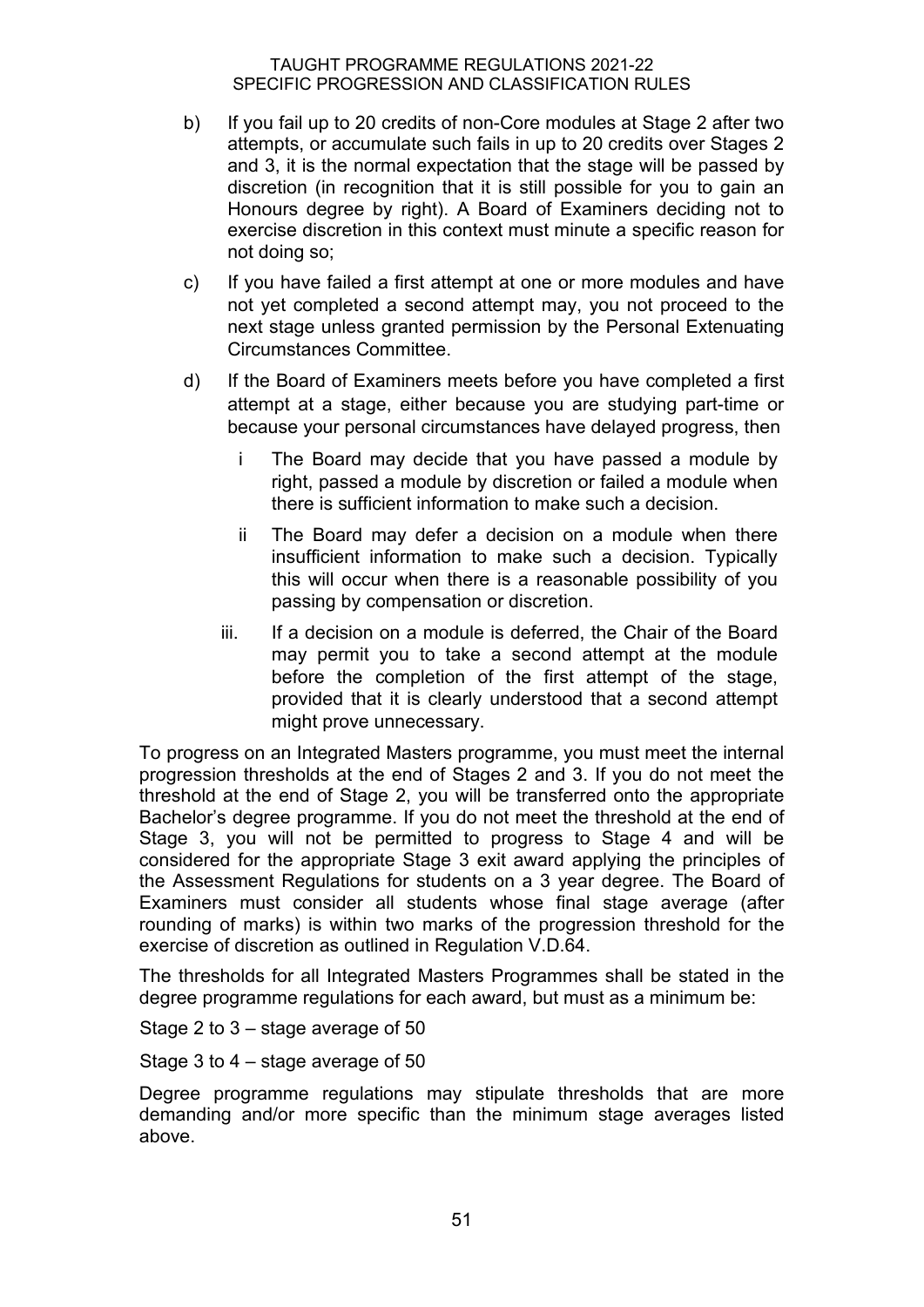If you are not permitted to proceed, you may be considered for the award of a Bachelor's Degree, a Higher Education Certificate or Higher Education Diploma, applying the principles of Regulations V.D.68-76.

## **Principles of Compensation**

54. At Stages 1, 2 and 3 of degree programmes you will, on assessment and any reassessment, be deemed to have passed all modules at the stage, even though marks of less than 40 have been obtained in one or more modules of Levels 4-6 and/or marks of less than 50 in one or more Level 7 modules for that stage, provided that each of the following conditions for compensation are met:

- a) The stage average is not less than 40;
- b) No single mark for any module of levels 4-6 is below 35;
- c) No single mark for any level 7 module is below 40;
- d) The modules for which marks lie between 35 and 39 (levels 4-6) or 40-49 (level 7) do not include core modules and have total credit value no greater than 40 (out of the 120 credits studied).

The modules in d) above are deemed to be **passed by compensation**.

If you pass all modules, including modules passed by compensation, and meet the threshold requirements in V.D.50, you will pass the stage and will be eligible to progress to the next stage of the programme.

55. A combination of Level 6 and Level 7 modules at Stage 3 does not lead to any difference in weighting.

56. Where any form of non-modular aggregated assessment is used at Stages 1, 2 and 3 of the degree programme, the relevant degree programme regulations shall specify whether compensation may be applied to the nonmodular aggregated assessment and, if so, the relevant degree programme examination regulations shall set out how such compensation may be applied.

57. The principles of compensation shall also apply to any consideration for the award of a Higher Education Certificate or Higher Education Diploma.

58. Where the rules for compensation do not apply, the Board of Examiners may still exercise discretion under V.D.64.

## **The Award and Classification of Degrees**

59. You will be entitled to the award of an Integrated Master's degree of the class on the Degree Classification Scale indicated by the final programme average (calculated as specified in Regulation V D 51) if all the requirements for the award are met, and

- a) All the modules beyond Stage 1 in the degree programme are passed; *or*
- b) No more than a maximum of 20 credits beyond Stage 1 are failed; and
- c) All final stage core modules are passed; and
- d) The final programme average is no less than 50.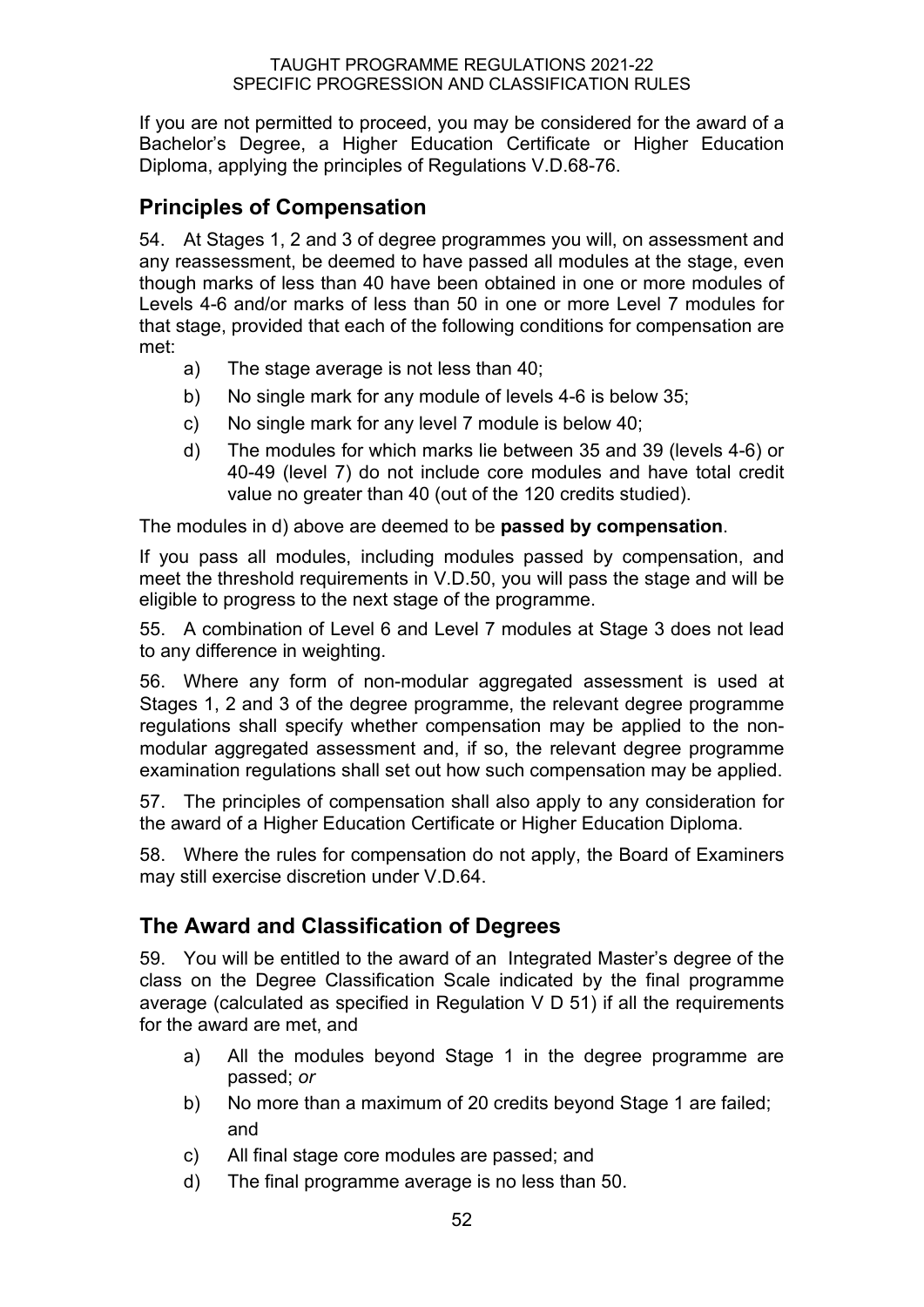60. Marks from all modules studied at Stages 2, 3 and 4 are used to determine your degree classification and so the marks for these modules must be returned using the University Common Scale (DC Scale); note that appropriate modules taken during an intercalating year, in accordance with the degree programme regulations, may be excluded from the calculation.

61. Any non-modular aggregated assessment at Stages 2, 3 and 4, may contribute to your degree classification as specified in the relevant degree programme regulations.

62. The degree programme regulations specify the weight to be given to each stage beyond Stage 1. The stage averages shall be combined, according to the prescribed weightings, to produce an **overall average**, which is also rounded to one decimal place. The **final programme average** is then obtained by rounding the overall average to the nearest whole number. For a four-year programme the weighting Stage 2: Stage 3: Stage 4 is either 1:2:2; 1:3:3; or 1:2:3.

63. A final module mark is calculated by using the most recent component marks. In some cases, this may be a combination of second and first attempt component marks, depending on the normal resit arrangements for the module. It is not the case, however, that the best component marks automatically carry forward to the final module mark.

## **Use of Discretion**

In addition to the principles set out in IV Assessment Regulations I 27 and 28 64.

- a) After the first attempt at the final stage, the Board of Examiners must consider whether or not to exercise discretion to award a higher classification of degree when you have a final programme average within two marks of a classification boundary. The Board of Examiners shall have regard to the following:
	- i The overall profile of individual marks achieved in modules;
	- ii Exceptional performance in any particular module (for example research-based modules or an oral examination where this is part of the degree programme regulations).
- b) When there is a positive assessment of the impact of medical or other mitigating circumstances by the Personal Extenuating Circumstances Committee.

## **Failing Performance by Integrated Master's Degree Students**

65. If you are a student who, on consideration by the Board of Examiners at the end of Stage 4, , has not been awarded an Integrated Master's (Hons) degree (or an accredited Integrated Masters degree where applicable) under Regulation V.D.59 or by the use of discretion under Regulation V.D.64 will be considered for the appropriate Stage 3 exit award (i.e. a BEng, BA or BSc) under the University Assessment Regulations and applying the principles therein.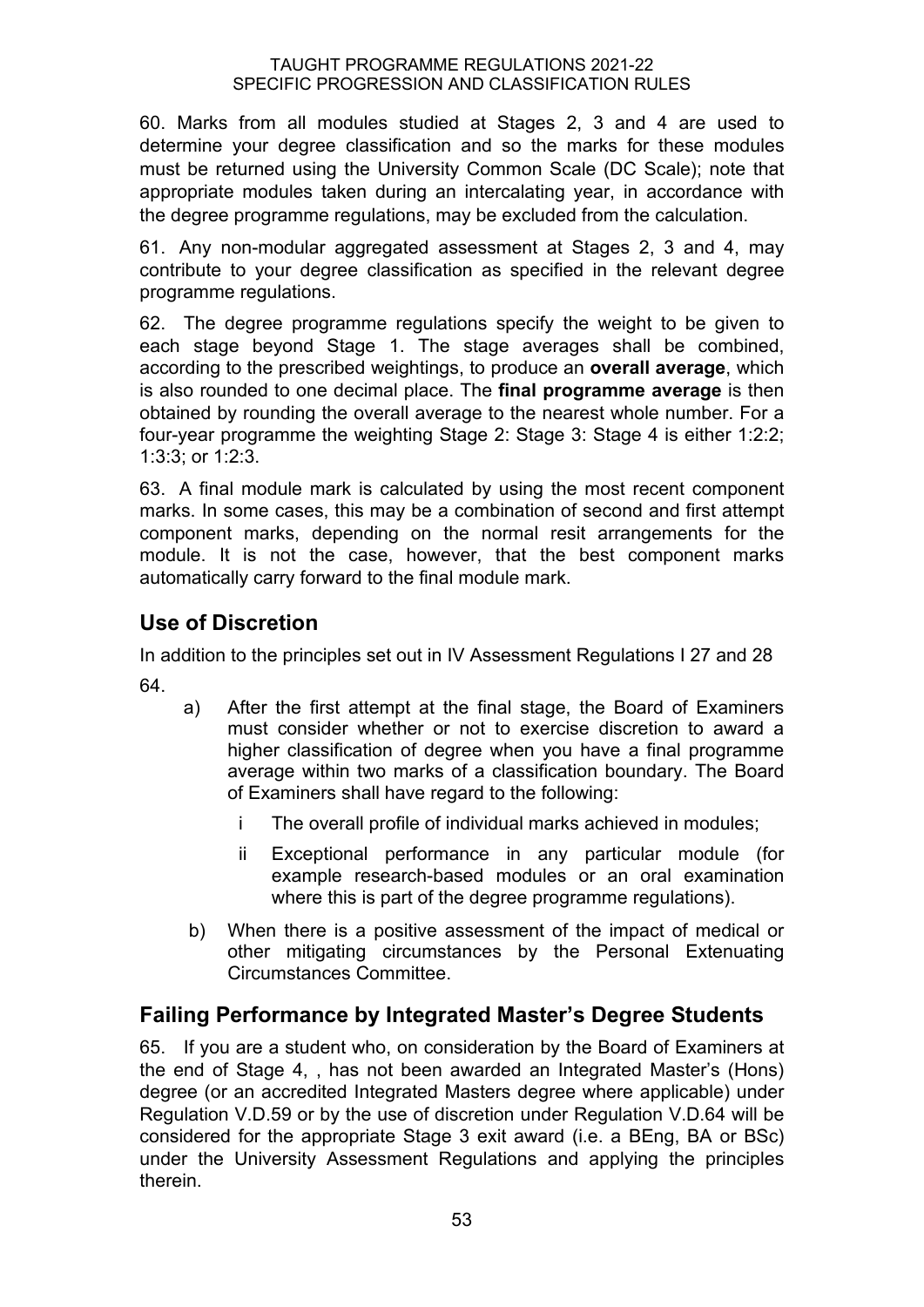66. You may elect to be reassessed in some or all of the failed modules, subject to the following:

- a) After reassessment you meet the requirements of Regulation V D 64. In which case, you will be recommended for an Integrated Masters degree of the class indicated by your final programme average following your first attempt at the final stage, provided that the average is at least 50.;
- b) Your programme average following your first attempt was below 50 and after reassessment, meets the requirement of Regulation V D 62. In which case, you will be recommended for a lower second class Honours degree, provided that your final programme average following your second attempt at the final stage is at least 50.

67. If you are awarded an Integrated Master's degree by the Board of Examiners after the first occasion of assessment, you may not enter for reassessment except if you are on an accredited programme and are recommended for the award of a non-accredited Integrated Masters degree.

#### *Unaccredited degree*

68. If you are on an accredited programme for which one or more of the final Stage modules are deemed core as an accreditation requirement and you are not recommended for an Integrated Masters degree under the accredited degree programme regulations but you would otherwise be eligible for an Integrated Masters degree. You will be entitled to the award of an unaccredited exit degree, the degree will be classified as set out in Regulation V D 59-62. The degree title will be '*Unaccredited Masters degree in X*' which will correspond to the title '*Masters degree in X*' for which you were a candidate, unless another title has been agreed by the relevant Faculty Education Committee.

#### *Bachelor's Degree*

69. If you are a candidate for an Integrated Master's degree who, on consideration by the Board of Examiners at the end of Stage 3 or later, cannot be considered for an Integrated Master's award, you shall be considered for the appropriate Stage 3 exit award (i.e. a BEng, BSc or BA) under the University Assessment Regulations and applying the principles therein.

The normal circumstances in which this is relevant are where:

- a) You are entitled to proceed to Stage 4, but instead elect to withdraw from study at the University; *or*
- b) You elect to withdraw from study at the University during Stage 4 of the programme; *or*
- c) You leave the programme to transfer to an unrelated programme within the University, without carrying forward any credit; or
- d) You have not met the academic progress requirements to proceed to Stage 4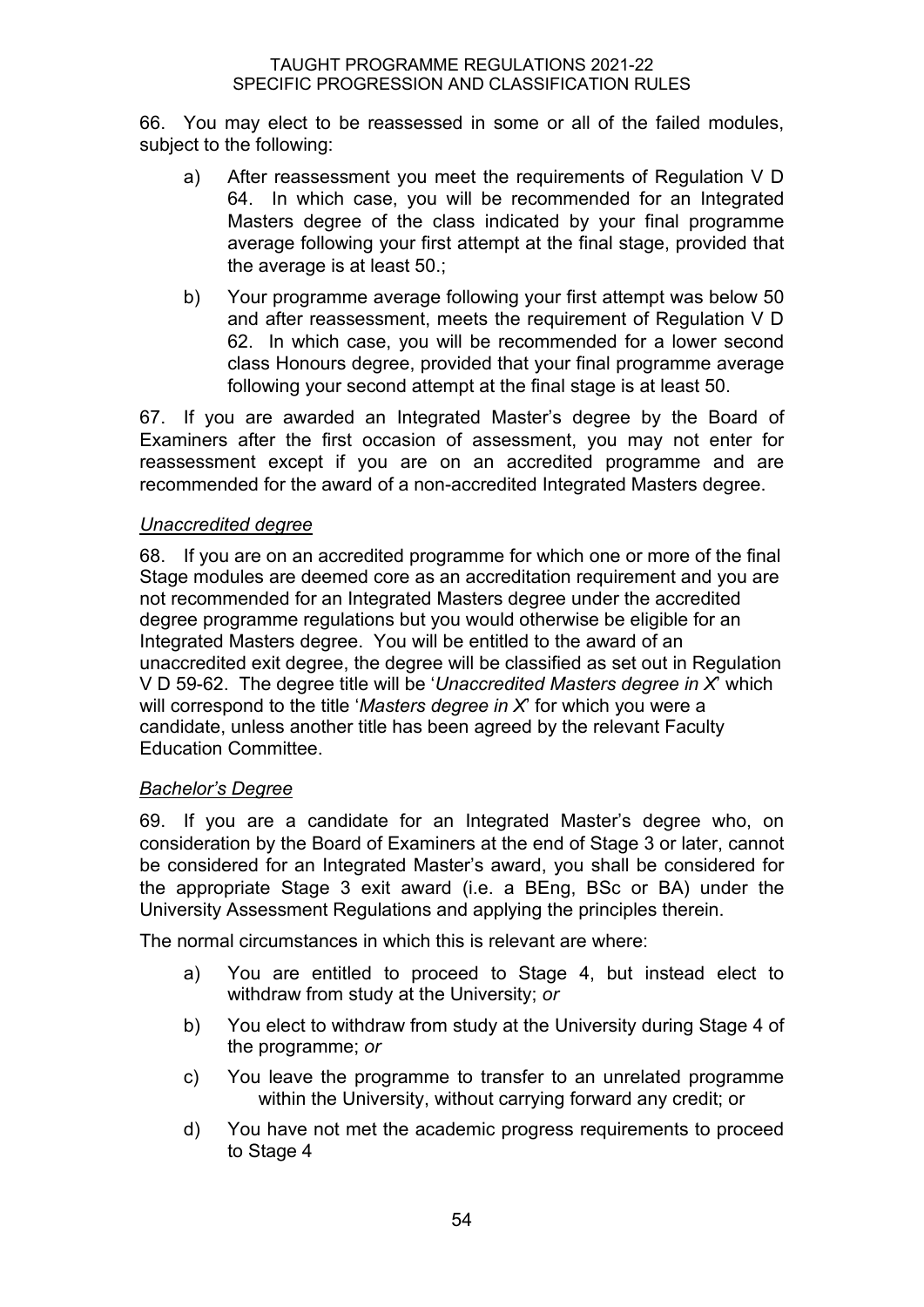70. The award and classification of the Bachelor's Degree is calculated on the basis of your performance at the end of Stage 3 (first attempts) and following the principles laid out in *the Progression and Classification Rules for Undergraduate Degrees V C*. This includes the possibility of the award of a Pass Degree (as a Bachelor's award). Unless specific recognition arrangements are in place, the Bachelor's award carries no professional accreditation. The Bachelor's degree will be 'BSc/BEng/BA in X' corresponding to the 'Integrated Master's degree in X' for which you were registered, unless an alternative is agreed by the Faculty Education Committee.

71. If you are on an Integrated Masters programme for which a Bachelor's award is accredited, where one or more of the final Stage modules are deemed core as an accreditation requirement, and you are not recommended for a Bachelor's degree under the accredited degree programme regulations, you would you would be entitled to the award of an unaccredited Bachelor's degree. The Bachelor's degree will be 'Unaccredited BSc/BEng/BA in X' corresponding to the 'Integrated Master's degree in X' for which you were registered, unless an alternative is agreed by the Faculty Education Committee.

#### *Higher Education Diploma*

72. If you are a candidate for an Integrated Master's degree and have not gained that award but have satisfied the examiners in at least 240 credits, of which at least 90 credits are at Level 5 or above, you will be awarded a Higher Education Diploma in that programme.

The normal circumstances in which this is relevant are where:

- a) You are entitled to proceed into Stage 3, but instead elect to withdraw from study at the University; *or*
- b) You withdraw from study at the University during Stage 3 of the programme;
- c) You leave the programme to transfer to an unrelated programme within the University, without carrying forward any credit;
- d) You fail to satisfy the examiners in Stage 3 of the programme

73. The award of a Higher Education Diploma is not classified and, unless specific recognition arrangements are in place, carries no professional accreditation. The diploma will be *'Higher Education Diploma in X'* corresponding to the *'Honours degree in X'* for which you were a candidate unless an alternative is agreed by the Faculty Education Committee.

#### *Higher Education Certificate*

74. A candidate for an Integrated Master's degree who has satisfied the examiners in at least 120 credits, of which at least 90 are at Level 4 or above, shall be awarded a Higher Education Certificate in that programme, typically when: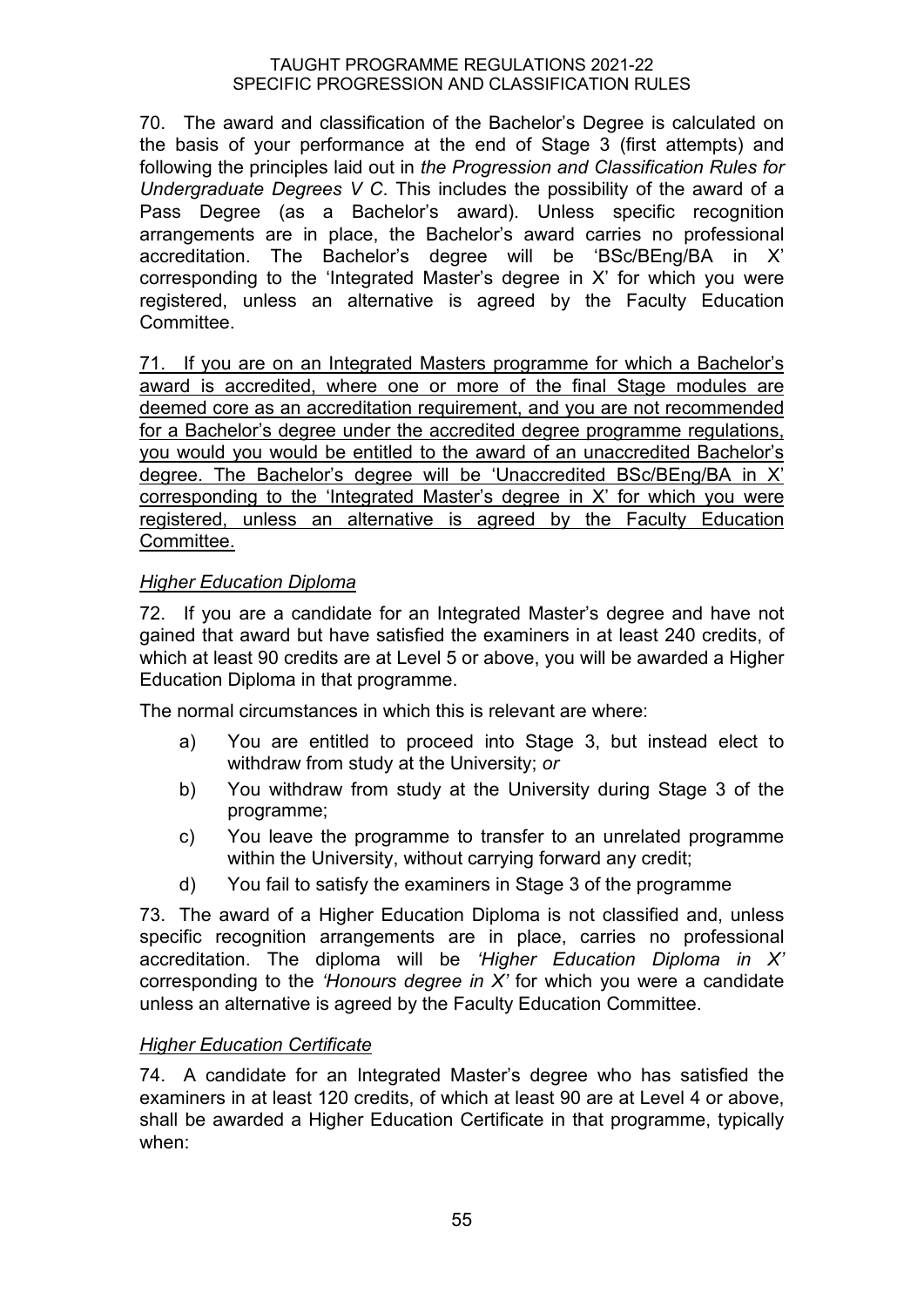- a) You are entitled to proceed into Stage 2, but instead elect to withdraw from study at the University; *or*
- b) You elect to withdraw from study at the University during Stage 2 or Stage 3 of the programme;
- c) You leave the programme to transfer to an unrelated programme within the University, without carrying forward any credit;
- d) You fail to satisfy the examiners in Stage 2 or Stage 3 of the programme.

75. The award of a Higher Education Certificate is not classified and, unless specific recognition arrangements are in place, carries no professional accreditation. The certificate will be *'Higher Education Certificate in X'* corresponding to the *'Honours degree in X'* for which you were a candidate unless an alternative is agreed by the Faculty Education Committee.

76. Boards of Examiners for non-modular programmes may recommend other awards, however criteria for these will vary and not all of the above awards may be offered. All awards offered are subject to approval by the relevant faculty education committee.

## **Subsuming of Awards**

77. If you are awarded an Integrated Master's level honours degree you will not be eligible for a Bachelor's Honours degree and/or a Higher Education Diploma / Certificate for the same programme of study. Similarly, if you are awarded a Higher Education Diploma you will not be eligible for the award of a Higher Education Certificate for the same programme of study.

## **E. Specific Progression and Classification Regulations for Graduate Diplomas and Graduate Certificates**

#### **Return of Marks**

78. The mark for each module on a Graduate Diploma or Graduate Certificate programme must be returned to the Board of Examiners and disclosed to students using the following scale:

|                  | Marking scale applicable to Graduate Diploma<br>and Graduate Certificate Programmes |
|------------------|-------------------------------------------------------------------------------------|
| $\parallel$ 0-39 | Fail                                                                                |
| 40-59            | Pass                                                                                |
| 60-69            | <b>Pass with Merit</b>                                                              |
| 70 and over      | Pass with Distinction                                                               |

79. The overall mark for the programme will be the average of the module marks weighted according to their credit values.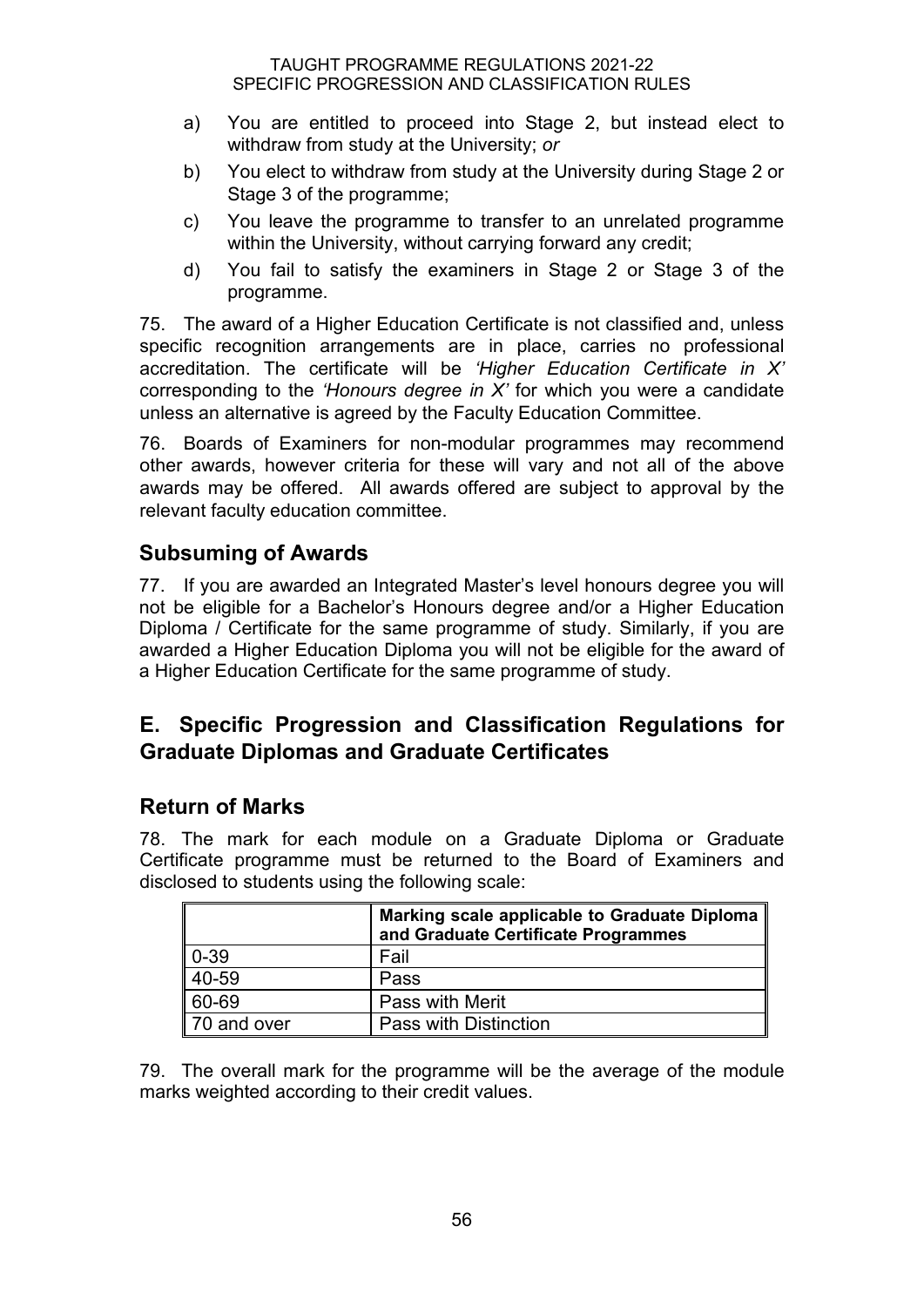## **Compensation, Failure and Core Modules**

80. You will, on assessment and any reassessment, be deemed to have passed all modules of the programme, even where marks of less than 40 have been obtained in one or more modules, provided that each of the following conditions for compensation are met:

- a) The average mark over all modules taking due account of the credit value, is not less than 40;
- b) No single mark for any module of Levels 4-6 assessed is below  $35:$
- c) No single mark for any Level 7 module assessed is below 40;
- d) Module marks less than 40 (for modules at Levels 4-6) or 50 (for Level 7 modules) may be passed by compensation, provided the total credit value of these modules does not exceed 40 out of the 120 credits studied as part of a Graduate Diploma, or 20 out of the 60 studied as part of a Graduate Certificate;
- e) No such compensation is permitted for core modules.

81. All calculations used to determine your right to pass modules by compensation must use the best module marks available, regardless of whether the assessments are first or later attempts.

82. Where the rules for compensation do not apply, the Board of Examiners may still exercise discretion to make an award to which you are not entitled as of right.

83. As a candidate for a Graduate Diploma or Graduate Certificate award, you are required to pass all modules (including by resit, compensation or discretion). Graduate Diploma students failing modules outright may be considered for the award of Graduate Certificate.

#### **Reassessment**

84. If you fail up to 40 credits of the Graduate Diploma or 20 credits of the Graduate Certificate, you have the right to one reassessment for each module failed. The form of the reassessment may vary from the original, at the discretion of the Board of Studies.

85. If you fail more than 40 credits of the Graduate Diploma or 20 credits of the Graduate Certificate, you will not normally be permitted to continue or be reassessed without the support of the Board of Examiners.

#### **The Award and Classification of Graduate Diplomas and Graduate Certificates**

86. You are entitled as of right to the class of award (i.e. Pass, Merit or Distinction) yielded by the final programme average mark.

87. The Board of Examiners must consider whether or not you should be awarded a higher classification of award by the exercise of discretion in the following cases: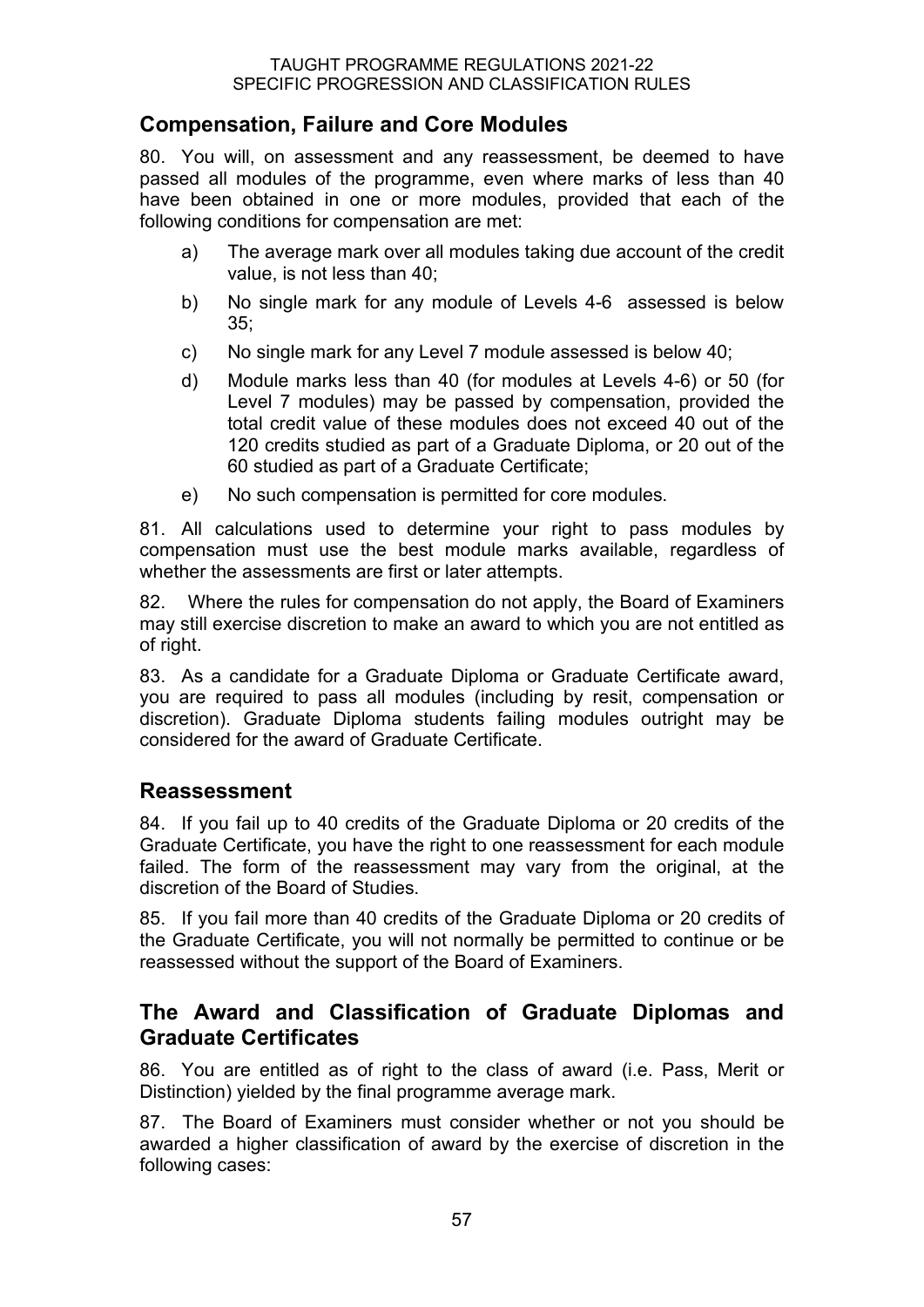- a) Where you have a final programme average within two marks (after rounding of marks) of a class boundary. The Board of Examiners shall have regard to the overall profile of individual marks achieved in modules;
- b) The Board may also use discretion to award a Graduate Diploma or Graduate Certificate of any class to a student who has not been made an award under clauses V.E.86 of these regulations;
- c) Where there is a positive assessment of the impact of medical or other mitigating circumstances on you by the Personal Extenuating Circumstances Committee.

## **Failing Performance by Graduate Diploma students**

88. If as a candidate for a Graduate Diploma you fail to meet the criteria for the Diploma award, you may be awarded a Graduate Certificate by the Board of Examiners:

- a) Where there is an associated Graduate Certificate, this may be awarded using the criteria laid down in these regulations;
- b) Where there are no associated regulations, a Graduate Certificate may be awarded to a candidate who has achieved an average mark of at least 40 over the course of 60 credits, which satisfy the requirements of Credit and Qualifications Framework.

Under this provision, the award of a Graduate Certificate is not classified.

## **F. Specific Progression and Classification Regulations for Postgraduate Taught Awards**

#### **Return of Marks**

89. The mark for each module on a Master's degree programme, postgraduate diploma or postgraduate certificate must be returned to the Board of Examiners and disclosed to you using the following University Common Scale for the return of marks:

|                  | <b>Marking</b><br>scale<br>applicable to Level<br>modules and master's<br>programmes | <b>Marking</b><br>scale<br>applicable to modules   postgraduate<br>below Level 7 | <b>Marking</b><br>scale<br>applicable<br>to<br>certificate<br>and<br>diploma programmes |
|------------------|--------------------------------------------------------------------------------------|----------------------------------------------------------------------------------|-----------------------------------------------------------------------------------------|
| $\parallel$ 0-39 | Fail                                                                                 | Fail                                                                             | Fail                                                                                    |
| $ 40 - 49 $      | <b>Fail</b>                                                                          | Pass                                                                             | Fail                                                                                    |
| 50–59    Pass    |                                                                                      | Pass                                                                             | Pass                                                                                    |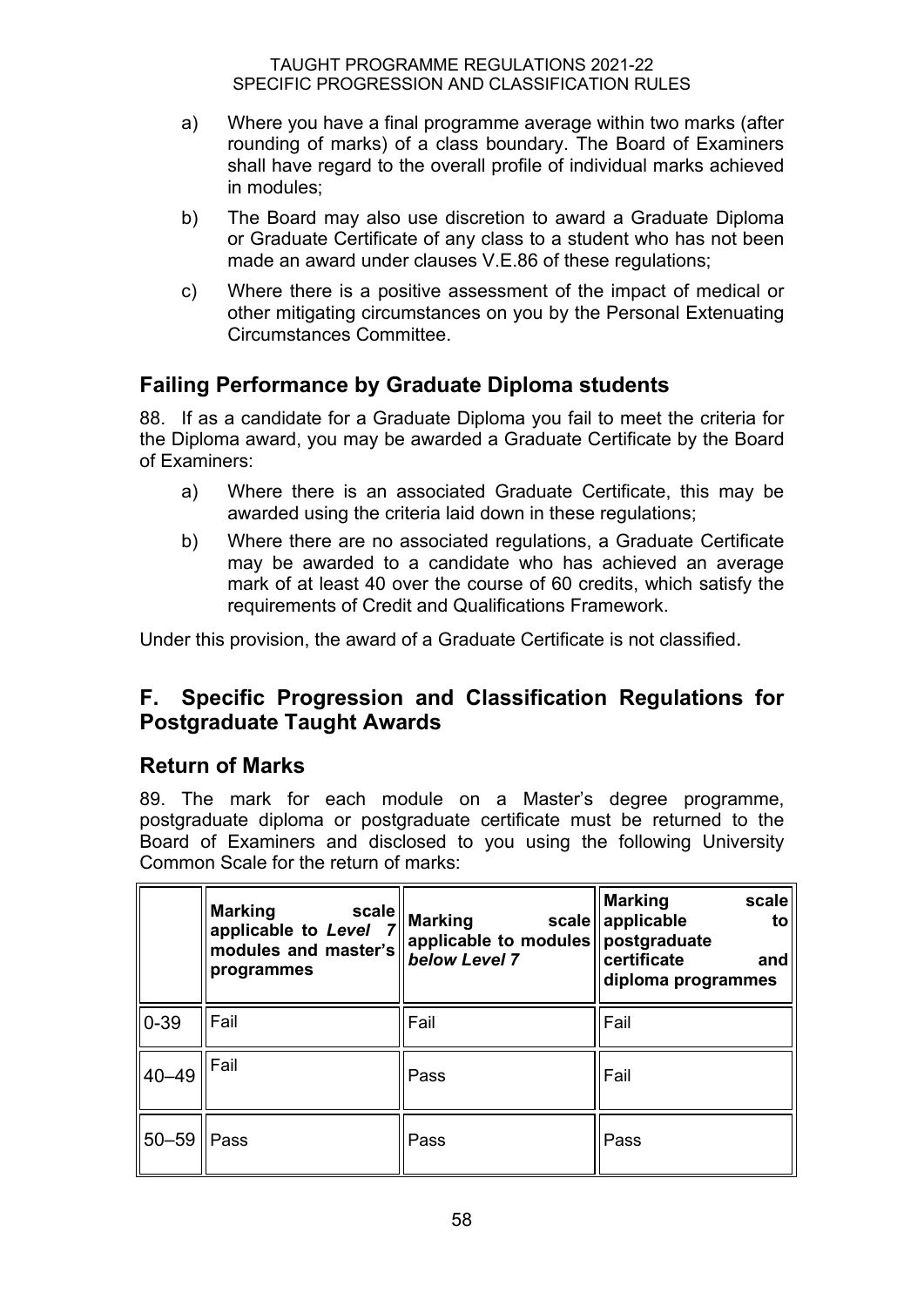|                                    | $  60-69  $ Pass with Merit | <b>Pass with Merit</b>       | Pass |
|------------------------------------|-----------------------------|------------------------------|------|
| $\parallel$ 70-<br>$\parallel$ 100 | Pass with Distinction       | <b>Pass with Distinction</b> | Pass |

90. The final mark for any module will be rounded to the nearest whole number before being returned to the Board of Examiners.

91. The rounding of marks shall follow the regulation: decimal marks with a decimal component of 0.5 or larger shall be rounded up to the next whole number; marks with a decimal component of less than 0.5 shall be rounded down to the next whole number.

## **Progression within Taught Postgraduate Programmes**

92. In addition to a Board of Examiners meeting at the end of a programme, a meeting of the Board will normally be held at the end of the taught component of a Master's programme to consider progression; the Board may also meet to consider progression at other times if appropriate. Internal members of the Board of Examiners will need to liaise with the external examiner(s) as appropriate.

- a) If you remain eligible for the entry award on your programme, you may continue on the programme;
- b) If you do not remain eligible for the entry award on your programme, taking account of any rights to reassessment, you will not be permitted to continue on the programme;
- c) If you are a Master's student who, at the end of the taught component, is eligible to be reassessed in any failed modules, you will normally also be permitted to proceed to the dissertation without any delay;
- d) If you are a Master's or Postgraduate Diploma student who, when considered at a progression meeting, has failed more than 40 credits at the first attempt and who is not permitted to continue on your original programme, you may nevertheless be permitted to be reassessed solely for the purposes of gaining an exit award; such permission is a matter of discretion for the Board of Examiners. When you are permitted such reassessment, you will not normally be permitted to continue on your original programme, even if successful in the reassessments.

## **Use of Discretion**

Following the principles set out in IV Assessment Regulations I 27 and 28, the Board of Examiners may:

93. Deem first attempt failures on one or more Level 7 modules on a classified programme to be 'condoned fails', provided that:

i You have passed all other taught modules;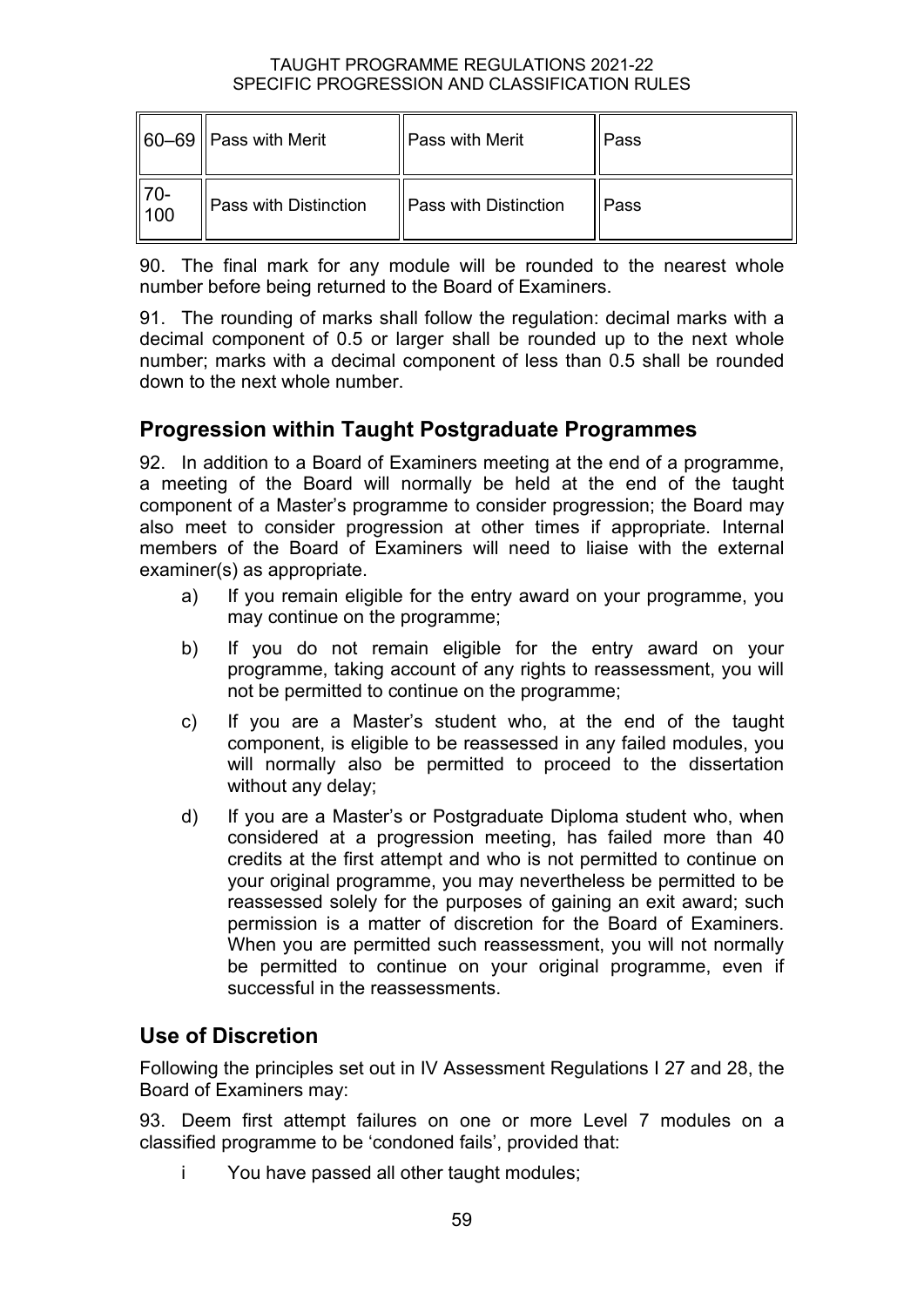- ii The relevant marks are in the range 40- 49; and
- iii You do not accumulate more than 20 credits in condoned fails (10 credits for students registered for a Postgraduate Certificate);

A condoned fail will be treated as a fail for the purposes of Regulation V.F.89, but will not diminish your eligibility for a Merit or Distinction under this Regulation. In such circumstances you retain the right to a second attempt at the module, subject to the provision of Assessment Regulations IV.J.32-36 (Reassessment).

#### Stage and Programme Averages

94. A Stage average is defined as the weighted average mark over all modules at that stage, where the weighting reflects the credit value of each module. Degree programme regulations may allow for additional credit value for non-modular aggregated assessment. The stage average shall be calculated and rounded to one decimal place. When calculating a stage average the marks used shall be:

- i The module mark, for modules passed at the first attempt;
- ii The pass mark (i.e., a mark of 40 for modules up to Level 6 and 50 for Level 7 modules) for modules passed by discretion or on reassessment;
- iii The best mark, for modules failed after two attempts.

Note that stage averages will need to be recalculated after the application of discretion and after reassessment.

95. For programmes with a single stage, the final programme average will be obtained by rounding the stage average to the nearest whole number. For programmes with more than one stage the overall average shall be calculated according to the programme regulations and shall also be rounded to one decimal place. The final programme average is then obtained by rounding the overall average to the nearest whole number according to Regulation V F 91.

#### **G The Award and Classification of Master's Degrees, Postgraduate Diplomas and Postgraduate Certificates (entry awards)**

96. You are entitled to the award of an appropriate Master's degree, Postgraduate Diploma or Postgraduate Certificate if all the requirements for the award are met and all the modules in the programme are passed (at either first or second attempt).

If you pass all core modules and fail up to 20 credits of non-core modules from the taught stage of the programme (whether after one attempt or two), you will be entitled to the appropriate Master's degree or Postgraduate Diploma, provided that the final programme average is at least 50. If you are on a classified programme (except as provided by Regulation IV.F.103) you will be eligible as of right for the award of a pass only; you would be entitled to a Merit or Distinction, as indicated by your final programme average, only if you have passed all modules (at either first or second attempt, or have accumulated no more than 20 credits in condoned fails). The same principle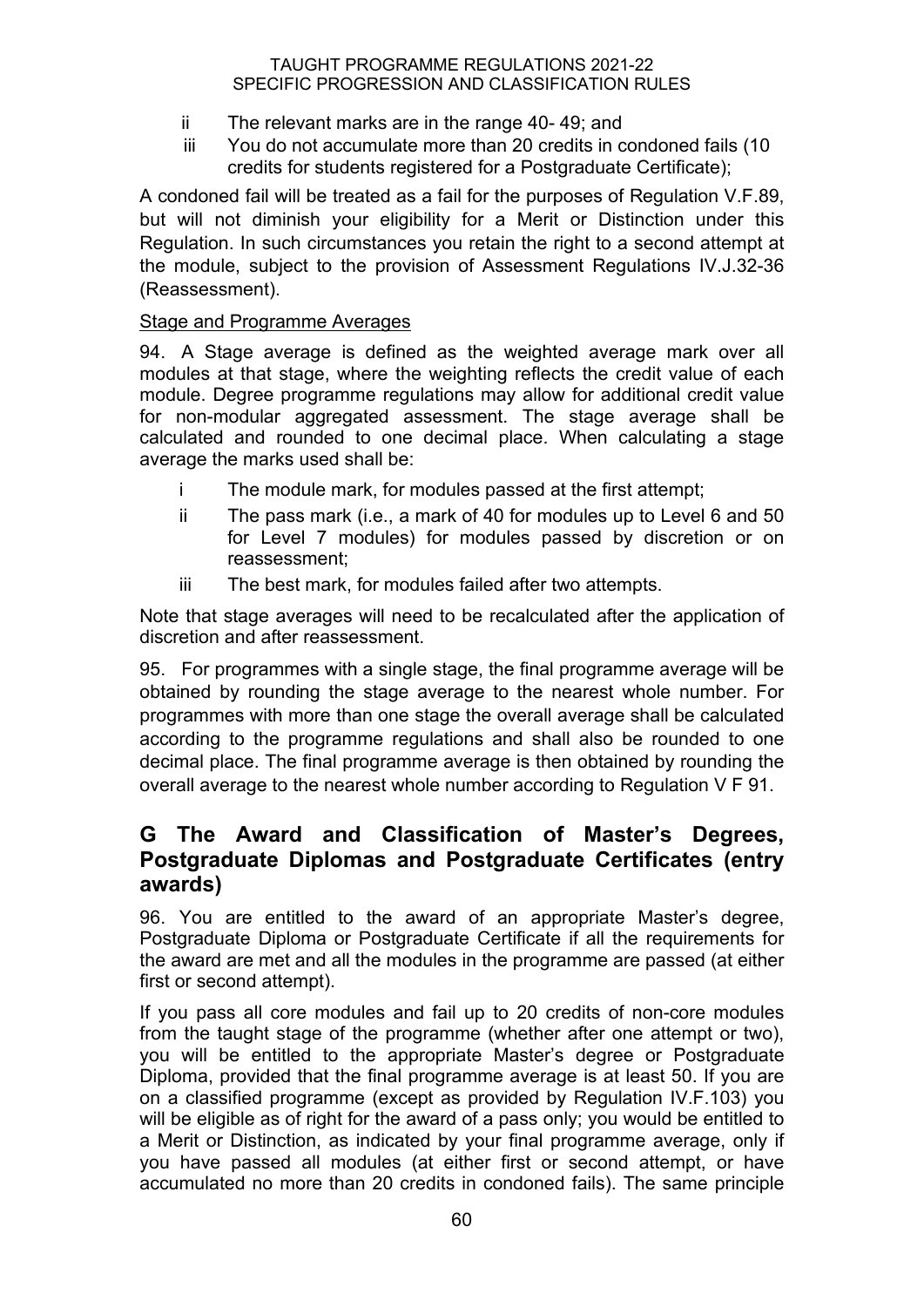applies to the award of a Postgraduate Certificate if you fail up to 10 credits of non-core modules.

97. Postgraduate Diploma and Postgraduate Certificate entry awards may be classified if this is stipulated in the programme regulations. In such cases, the classification is determined by the principles in Regulation V.F.98 a–d below.

- 98. The class of your award is normally determined as follows:
	- a) You are entitled to the class of award yielded by the final programme average;
	- b) If you are a Master's student with a final programme average within two marks (after rounding of marks) of a class boundary, you will always be considered for the next higher class of award taking account of:
		- i The overall profile of individual marks achieved in modules;
		- ii Exceptional performance in any particular module, including, for example, research based modules;
		- iii Progressive improvement in your performance.
	- c) If you are a Postgraduate Diploma or Certificate student with a final programme average of 48 or 49, you will be considered for the award of a Pass. Postgraduate Diploma and Certificate students with final programme averages of 58 or 59, and 68 or 69 shall be considered for the next higher class of award if provision for classification is included in the programme regulations, using the criteria in b) above.
	- d) The Board of Examiners, when considering the exercise of discretion will also take account any recommendation from the Personal Extenuating Circumstances Committee on the effect and scope of medical or other mitigating circumstances affecting you that were submitted to the Personal Extenuating Circumstance Committee.

99. In exceptional circumstances, an individual programme, with Faculty Education Committee approval, may set additional criteria which must also be taken into account when determining the class of award. The additional criteria must be written into the individual programme regulations and programme handbooks.

100. You may be required to take a viva voce examination at the discretion of the Board of Examiners, as a means of monitoring standards.

101. If you are on an accredited programme for which one or more of the final Stage modules are deemed core as an accreditation requirement and you are not recommended for an entry award under the accredited programme regulations, but you would otherwise be eligible for an entry award, you will be entitled to an unaccredited exit award. If applicable, it will be classified as set out in Regulation V G 96-100 where the title will be an 'Unaccredited' award 'in X' which will correspond to the title award 'in X' for which you were a candidate, unless another title has been agreed by the relevant Faculty Education Committee Award of a Postgraduate Diploma (exit award)